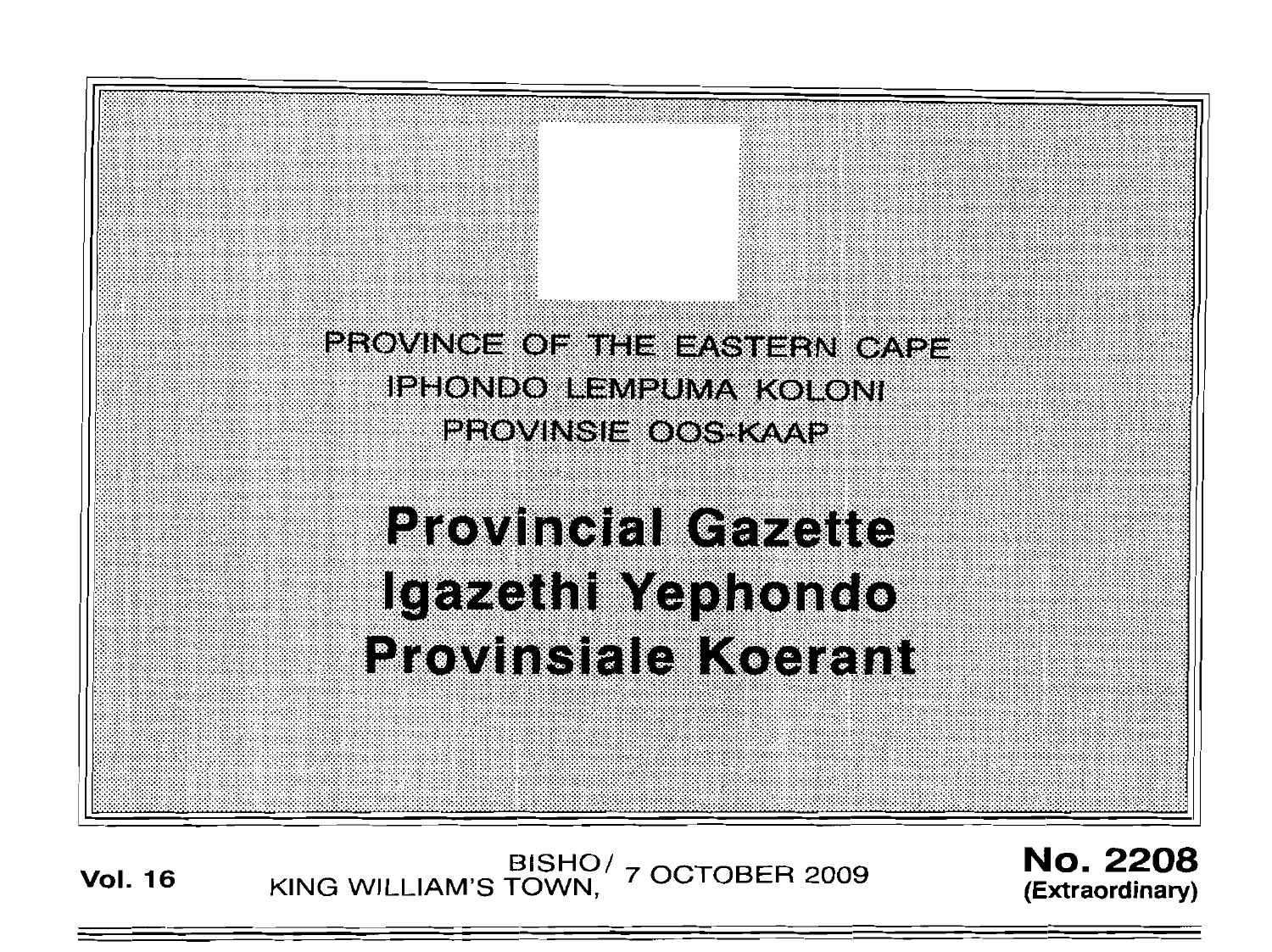|     | <b>CONTENTS . INHOUD</b> |             |                |
|-----|--------------------------|-------------|----------------|
| No. |                          | Page<br>No. | Gazette<br>No. |
|     | <b>PROVINCIAL NOTICE</b> |             |                |
| 56  |                          | з           | 2208           |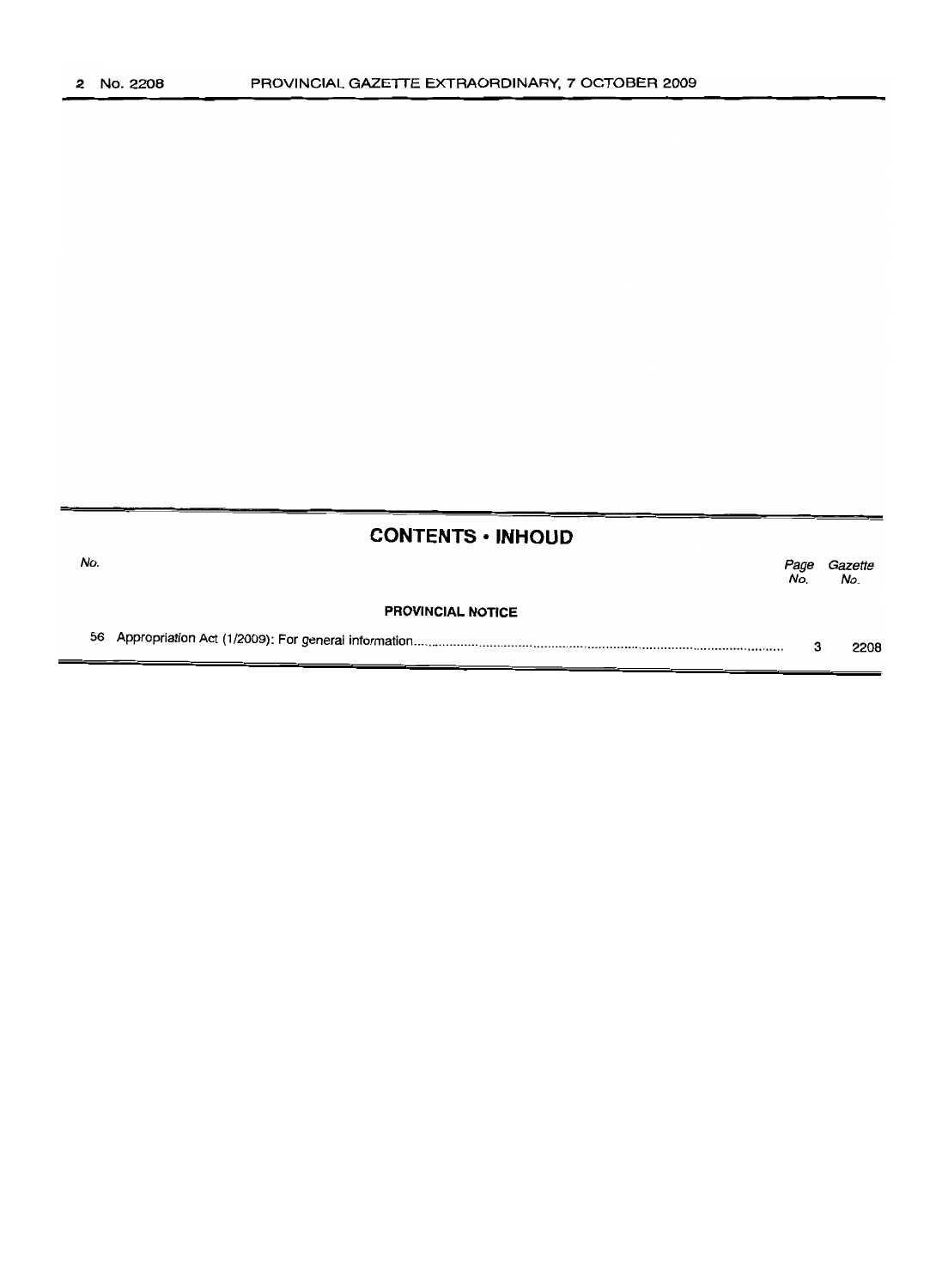# **PROVINCIAL NOTICE**

No. 56

**7 October 2009**

# **PROVINCE OF THE EASTERN CAPE**

# **OFFICE OF THE PREMIER**

# **APPROPRIATION ACT, 2009 (ACT NO.1 OF 2009)**

**It** is hereby made known that the Premier of the Province of the Eastern Cape has assented to the above mentioned Act, which is hereby published for general information.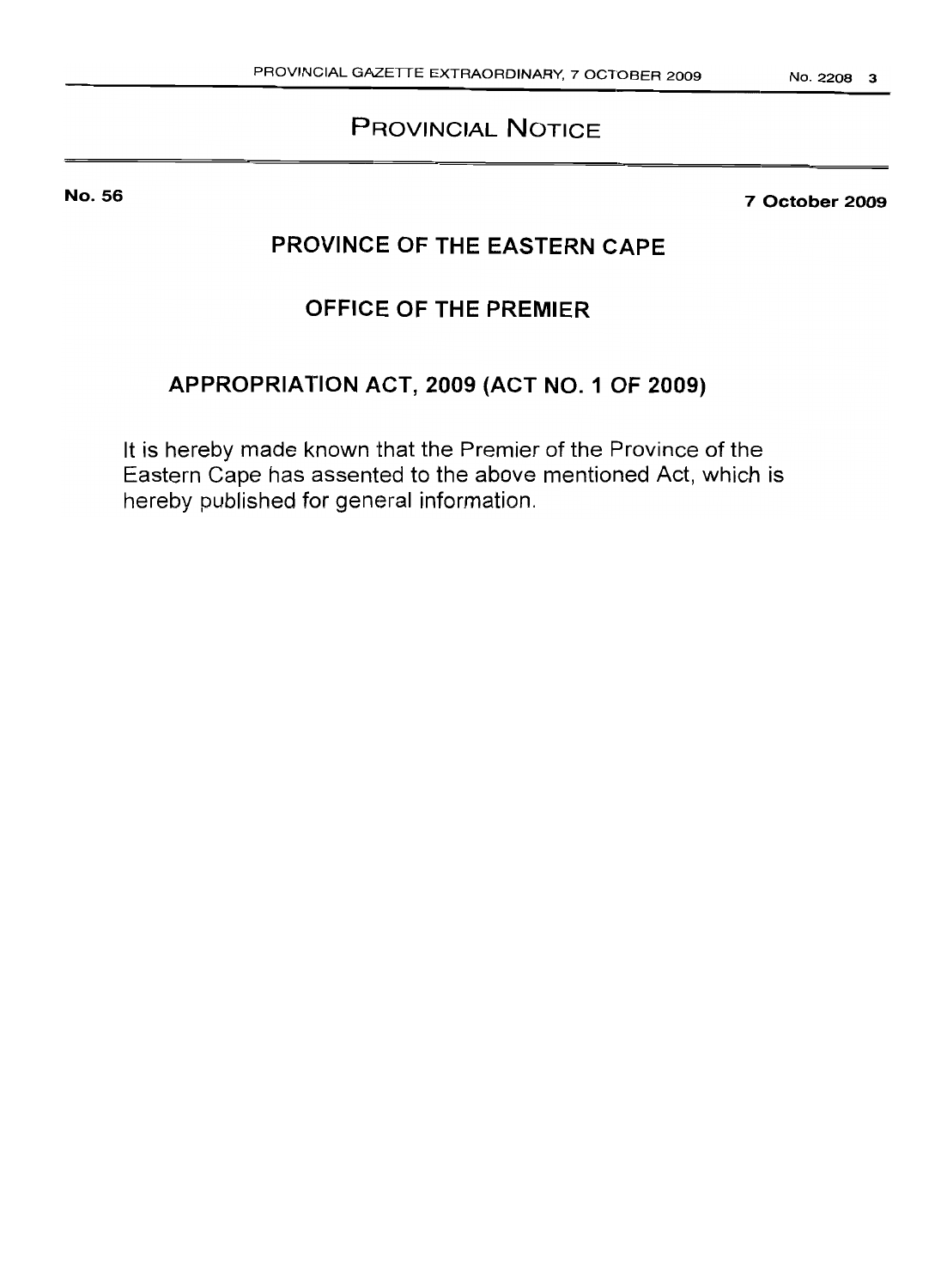# **PROVINCE OF EASTERN CAPE**

# **APPROPRIATION ACT, 2009 (EASTERN CAPE)**

Act No 1 of 2009 (EC)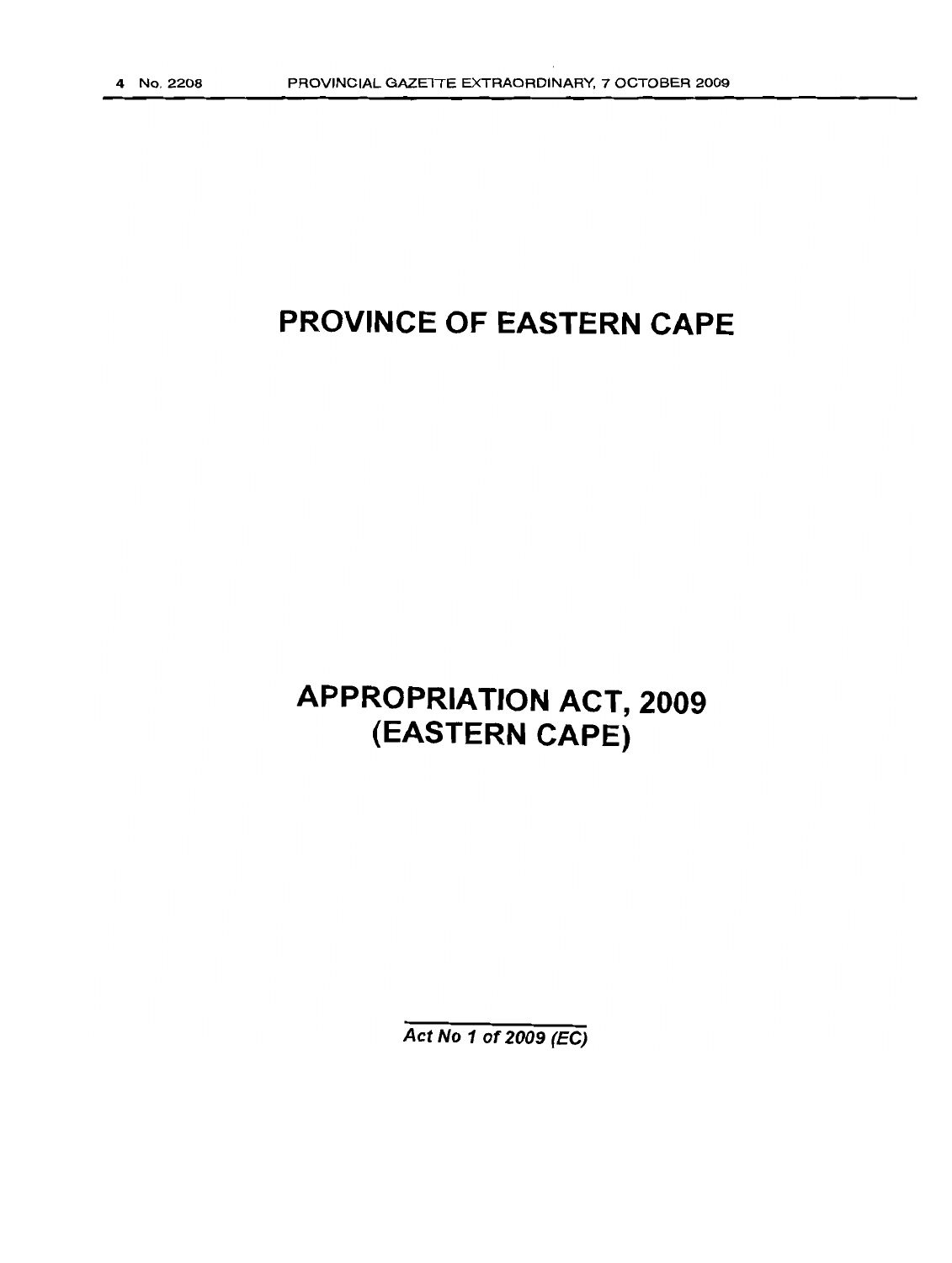#### **ACT**

**To provide for the appropriation of money from the Provincial Revenue Fund for the requirements of the Province of the Eastern Cape in the 2009/10 financial year and to provide for matters incidental thereto.**

# **PREAMBLE**

**WHEREAS** section 226(2) of the Constitution of the Republic of South Africa, 1996 provides that money may be withdrawn from the Provincial Revenue Fund only in terms of an appropriation by a Provincial Act;

**AND WHEREAS** section 26 of the Public Finance Management Act, 1999 (Act No. 1 of 1999) provides that the Provincial Legislature must appropriate money for each financial year for the requirements of the Province;

**BE IT THEREFORE ENACTED** by the Legislature of the Province of the Eastern Cape, as follows: $-$ 

#### **Definitions**

**1.** In this Act, unless the context indicates otherwise, any word or expression to which a meaning has been assigned in the Public Finance Management Act has the meaning assigned to it in that Act and  $-$ 

"Act" includes the Schedule;

**"conditional grants"** means allocations to the province, from the national government's share of revenue raised nationally, provided for in section 214(1)(c) of the Constitution of the Republic of South Africa, 1996;

**"current payments"** means any payments made by a provincial department in respect of the operational requirements of that department, and includes, amongst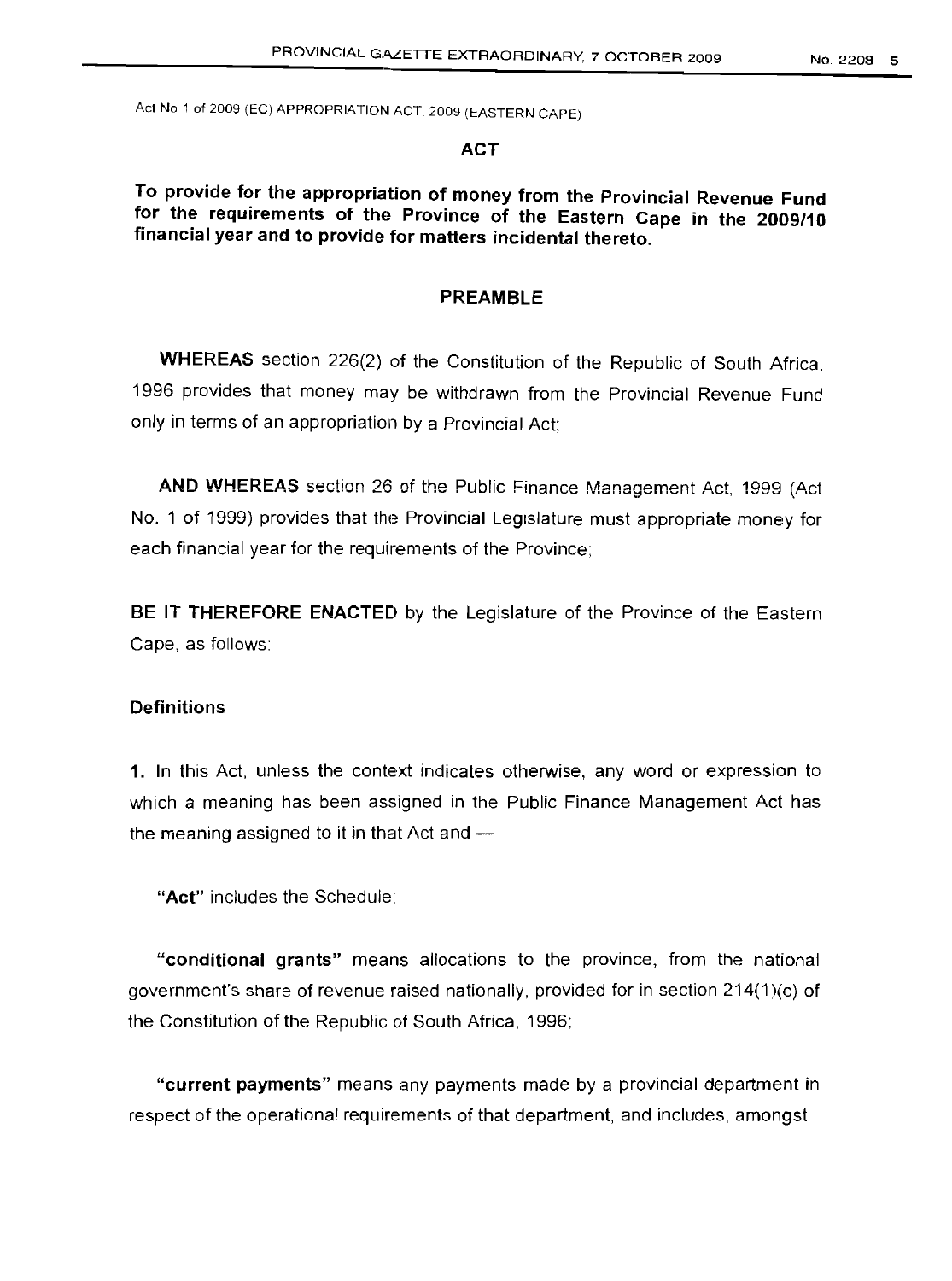others, payments for the compensation of employees, goods and services, interest, rental of immovable property and financial transactions relating to assets and liabilities, but exclude transfers and subsidies and payments for capital assets;

"payments for capital assets" means any payments made by a provincial  $d$ epartment  $-$ 

- (a) for assets that can be used continuously or repeatedly in production for more than one year, and from which future economic benefits or service potential is expected to flow directly to the provincial department making the payment; and
- (b) that must be classified as or deemed to be payments for capital assets in accordance with the "Reference Guide to the new Economic Format" (November 2003, Version 2) and the "Asset Management Framework" (April 2004, Version 3.3), issued by the National Treasury under section 76 of the Public Finance Management Act;

"Public Finance Management Act" means the Public Finance Management Act, 1999 (Act NO.1 of 1999) ; and

"transfers and subsidies" means any payments made by a provincial department to another organ of state or any other person in respect of which the provincial department does not receive anything of similar value directly in return.

#### Appropriation of money for the requirements of the Province

2. (1) Appropriations by the Legislature of the Province of the Eastern Cape of money from the Provincial Revenue Fund for the requirements of the Province in the 2009/10 financial year, to votes and main divisions within a vote, and for the specific listed purposes, are set out in Schedule A and B and;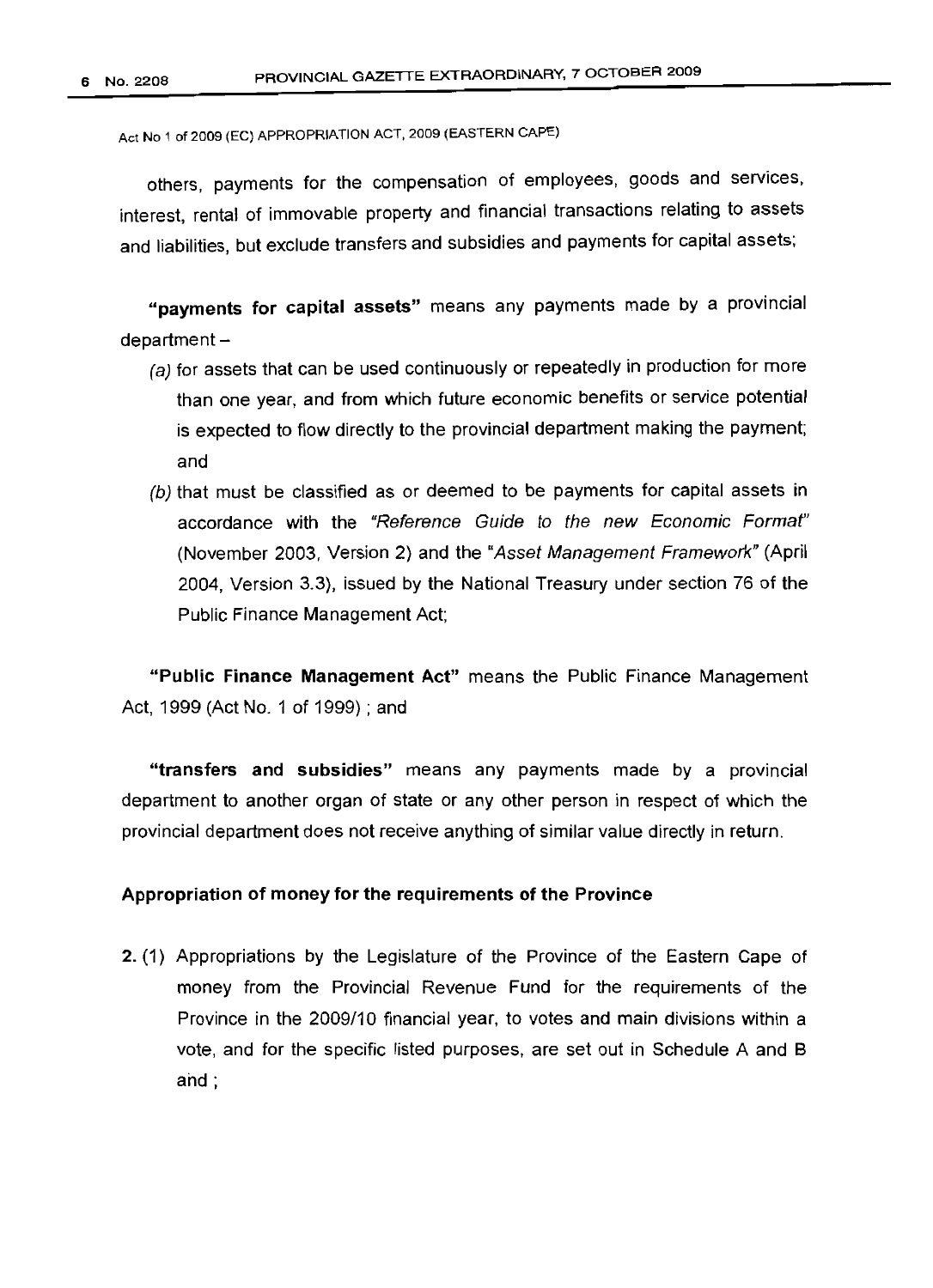(2) Subject to section 3, spending of appropriations is subject to the Public Finance Management Act.

# **Appropriation listed as specifically and exclusively**

3. Despite the provisions of any law, appropriations to a vote or main divisions within a vote that are listed as specifically and exclusively in the Schedule may only be utilised for the purpose indicated and may not be used for any other purpose, unless an Act of the Legislature of the Province of the Eastern Cape amends or changes the purpose for which it was allocated.

## **Short title and commencement**

**4.** This Act is called the Eastern Cape Appropriation Act, 2009 and comes into operation on 1 April 2009.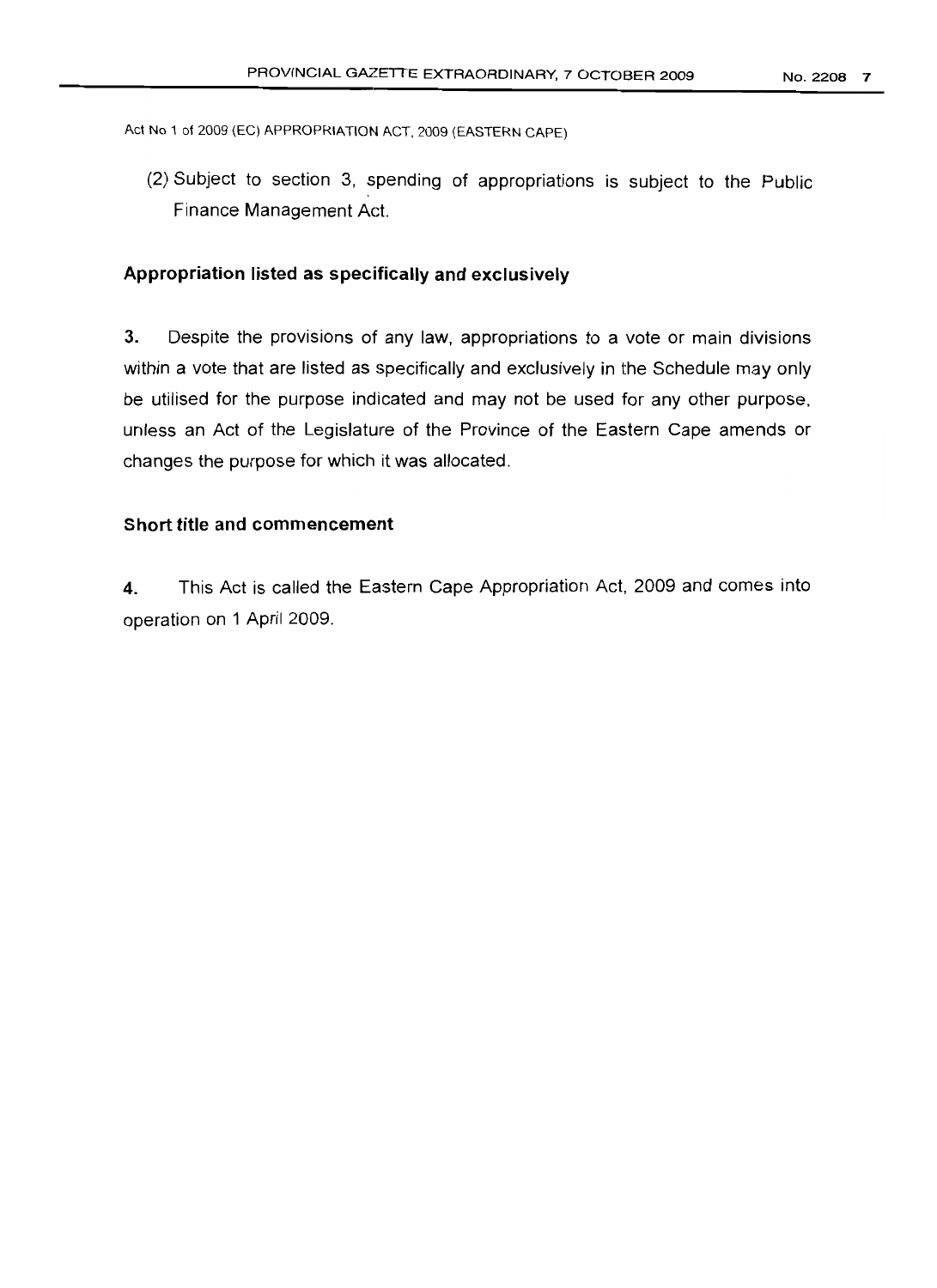# **APPROPRIATION ACT, 2009 (EASTERN CAPE)**

# **SCHEDULE A: PER DEPARTMENT**

| <b>VOTE</b>             | <b>DEPARTMENT</b>                                               | <b>AMOUNT</b><br><b>R'000</b> |
|-------------------------|-----------------------------------------------------------------|-------------------------------|
| 1                       | <b>Office of the Premier</b>                                    | 400,930                       |
| $\overline{\mathbf{2}}$ | <b>Provincial Legislature</b>                                   | 250,122                       |
| 3                       | Health                                                          | 11,328,346                    |
| 4                       | <b>Social Development</b>                                       | 1,434,015                     |
| 5                       | <b>Public Works</b>                                             | 1,010,982                     |
| 6                       | <b>Education</b>                                                | 19,447,507                    |
| $\overline{7}$          | <b>Local Government &amp; Traditional Affairs</b>               | 659,016                       |
| 8                       | <b>Agriculture</b>                                              | 1,408,766                     |
| 9                       | <b>Economic Development and Environmental</b><br><b>Affairs</b> | 1,115,025                     |
| 10                      | <b>Roads and Transport</b>                                      | 3,016,428                     |
| 11                      | <b>Housing</b>                                                  | 1,474,789                     |
| 12                      | <b>Provincial Treasury</b>                                      | 259,972                       |
| 14                      | Sport, Recreation, Arts and Culture                             | 781,315                       |
| 15                      | <b>Safety and Liaison</b>                                       | 47,521                        |
|                         | <b>TOTAL</b>                                                    | 42,634,734                    |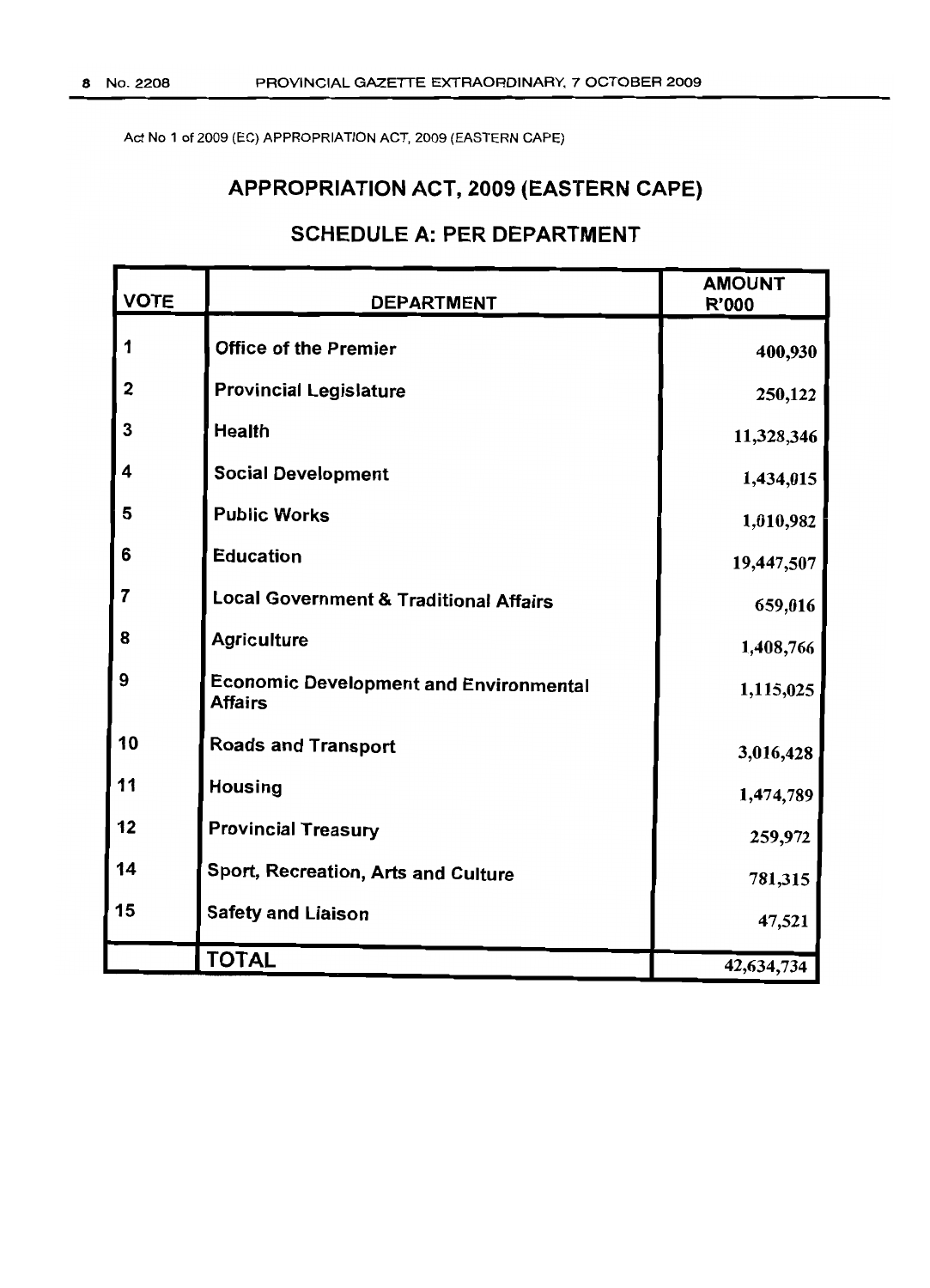#### **Act No.1, 2009**

|     | <b>Details of Vote</b><br>Details of appropriation 2009/10                                                                                                                                                                                         |                      |                     |                                          |                                       |
|-----|----------------------------------------------------------------------------------------------------------------------------------------------------------------------------------------------------------------------------------------------------|----------------------|---------------------|------------------------------------------|---------------------------------------|
|     |                                                                                                                                                                                                                                                    | Total per Vote       |                     |                                          |                                       |
| No. | Title                                                                                                                                                                                                                                              | and Main<br>Division | Current<br>Payments | <b>Transfers and</b><br><b>Subsidies</b> | Payments for<br><b>Capital Assets</b> |
|     |                                                                                                                                                                                                                                                    | <b>R'000</b>         | R'000               | <b>R'000</b>                             | R'000                                 |
| 1   | Office of the Premier<br>Aim: To ensure effective and efficient governance in the Province of the Eastern Cape<br>through co-ordination of management communication services, Internal<br>Audit, Legal Services, policy and strategic development, | 400,930              | 301.313             | 83.133                                   | 16.484                                |
|     | 1. Administration<br>Aim: Provide efficient and effective strategic support, as well as general administrative<br>services to the Premier                                                                                                          | 79.603               | 74.242              | 3.738                                    | 1.623                                 |
|     | Of which<br>Compensation of Employee<br>Goods and Services<br>Public Corporations and Private Enterprises<br>Machinery and equipment                                                                                                               |                      | 52.301<br>21.941    | 3.738                                    | 1.823                                 |
|     | 2. Institutional Building and Transformation<br>Aim: Provides executive support to the Director General to enable the successful co-<br>ordination and management of the Provincial Administration and the Department:<br>Office of the Premier    | 200.798              | 169.235             | 16.702                                   | 14.861                                |
|     | Of which<br>Compensation of Employee<br>Goods and Services<br>Universities and Technikons<br>Machinery and Equipment<br>Software and other intangible assets                                                                                       |                      | 52.621<br>116.614   | 16.702                                   | 12.743<br>2.118                       |
|     | 3. Policy and Governance                                                                                                                                                                                                                           | 120,529              | 57,836              | 62,693                                   |                                       |
|     | Aim To facilitate and co-ordinate integrated provincial policies and planning and<br>evaluate the impact thereof<br>Of which<br>Compensation of Employee<br>Goods and Services<br>Departmental agencies and accounts                               |                      | 21.503<br>36,333    | 62.693                                   |                                       |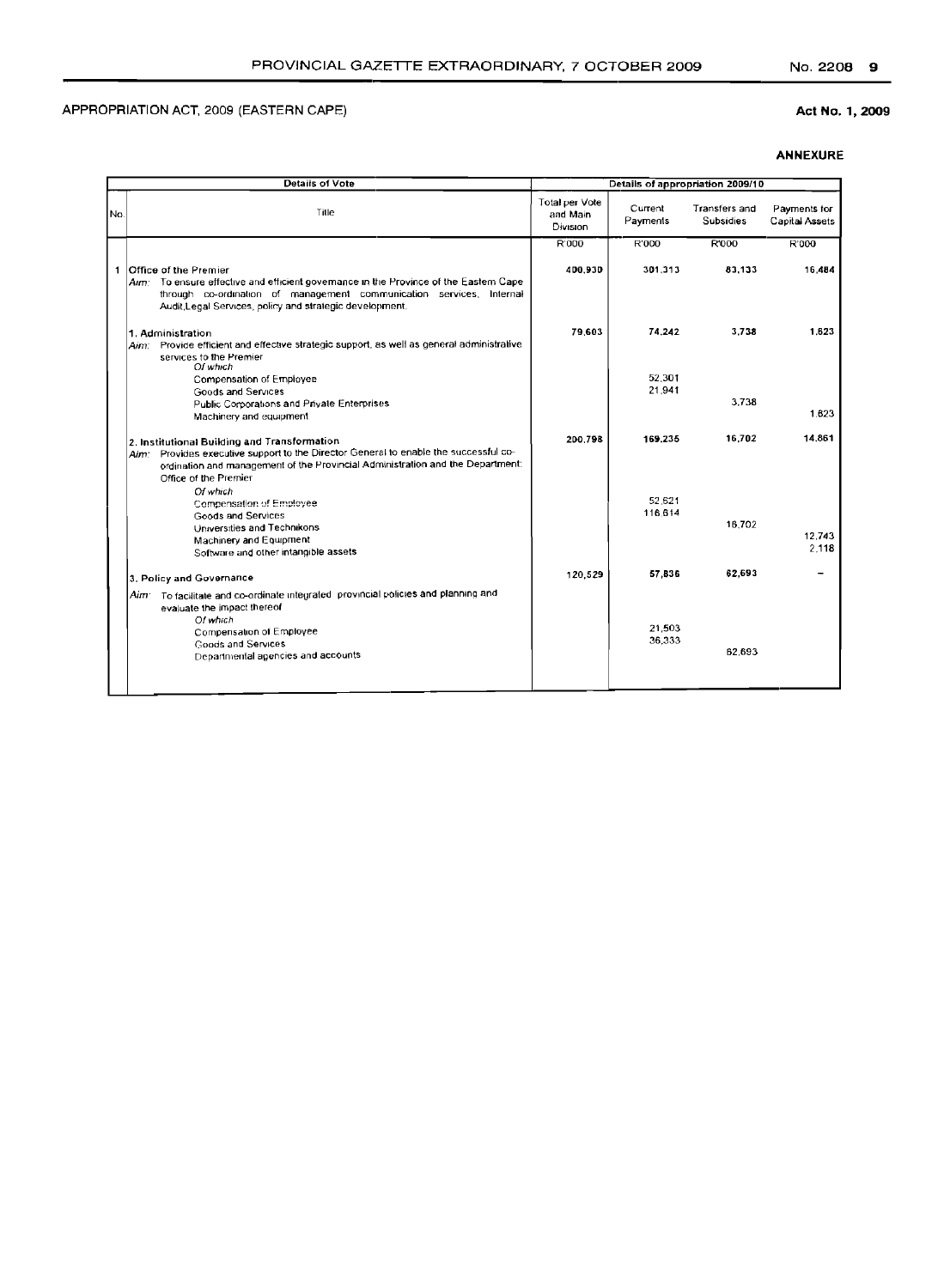# APPROPRIATION ACT, 2009 (EASTERN CAPE)

|     | <b>Details of Vote</b>                                                                                                                                                                                                                                                                                          | Details of appropriation 2009/10       |                         |                                          |                                       |
|-----|-----------------------------------------------------------------------------------------------------------------------------------------------------------------------------------------------------------------------------------------------------------------------------------------------------------------|----------------------------------------|-------------------------|------------------------------------------|---------------------------------------|
| No. | Title                                                                                                                                                                                                                                                                                                           | Total per Vote<br>and Main<br>Division | Current<br>Payments     | <b>Transfers and</b><br><b>Subsidies</b> | Payments for<br><b>Capital Assets</b> |
|     | 2 Provincial Legislature<br>Aim: To scrutinize, consider, pass, amend or reject legislation referred to it, perform<br>oversight and ensure accountability over the provincial executing organs of the<br>state and facilitate public participation in the legislature and other policy<br>formulation process. | <b>R'000</b><br>250,122                | <b>R'000</b><br>207,170 | R'000<br>37.381                          | R'000<br>5,571                        |
|     | 1. Administration<br>Aim: To provide the overall support services required by the legislature to fulfill its<br>legislative and oversight functions and to ensure optimal, transparent, effective<br>and efficient utilization of limited available resources at their disposal.                                | 85,800                                 | 80.229                  |                                          | 5,571                                 |
|     | Of which<br>Compensation of Employee<br>Goods and Services<br>Provinces and municipalities<br>Non-profit Institutions                                                                                                                                                                                           |                                        | 40,965<br>39.264        |                                          |                                       |
|     | Machinery and equipment<br>Software and other intangible assets                                                                                                                                                                                                                                                 |                                        |                         |                                          | 4.071<br>1,500                        |
|     | 2. Facilities for Members and Political Parties<br>Aim: To ensure co-ordination of administrative arrangement for effective provisioning<br>of enabling facilities for members.<br>Of which                                                                                                                     | 57,368                                 | 19,987                  | 37,381                                   |                                       |
|     | <b>Compensation of Employee</b><br>Goods and Services<br>Non-profit Institutions                                                                                                                                                                                                                                |                                        | 14,902<br>5.085         | 37.381                                   |                                       |
|     | 3. Parliamentary Services (Operational & Institutional Support)<br>Aim: To provide for the services related to the performance of the core business of the<br>Legislature as required and mandated by the Constitution of the Republic of<br>South Africa.                                                      | 65,951                                 | 65,951                  |                                          |                                       |
|     | Of which<br>Compensation of Employee<br><b>Goods and Services</b><br>Provinces and Municipalities                                                                                                                                                                                                               |                                        | 35.543<br>30.408        |                                          |                                       |
|     | 4. Members' Salaries (Direct Charge)<br>Aim: To separate the Public Office Bearers remuneration so as to conform to the<br>Constitution Act 108 (117)(3)<br>Of which                                                                                                                                            | 41.003                                 | 41.003                  |                                          |                                       |
|     | <b>Compensation of Employees</b>                                                                                                                                                                                                                                                                                |                                        | 41,003                  |                                          |                                       |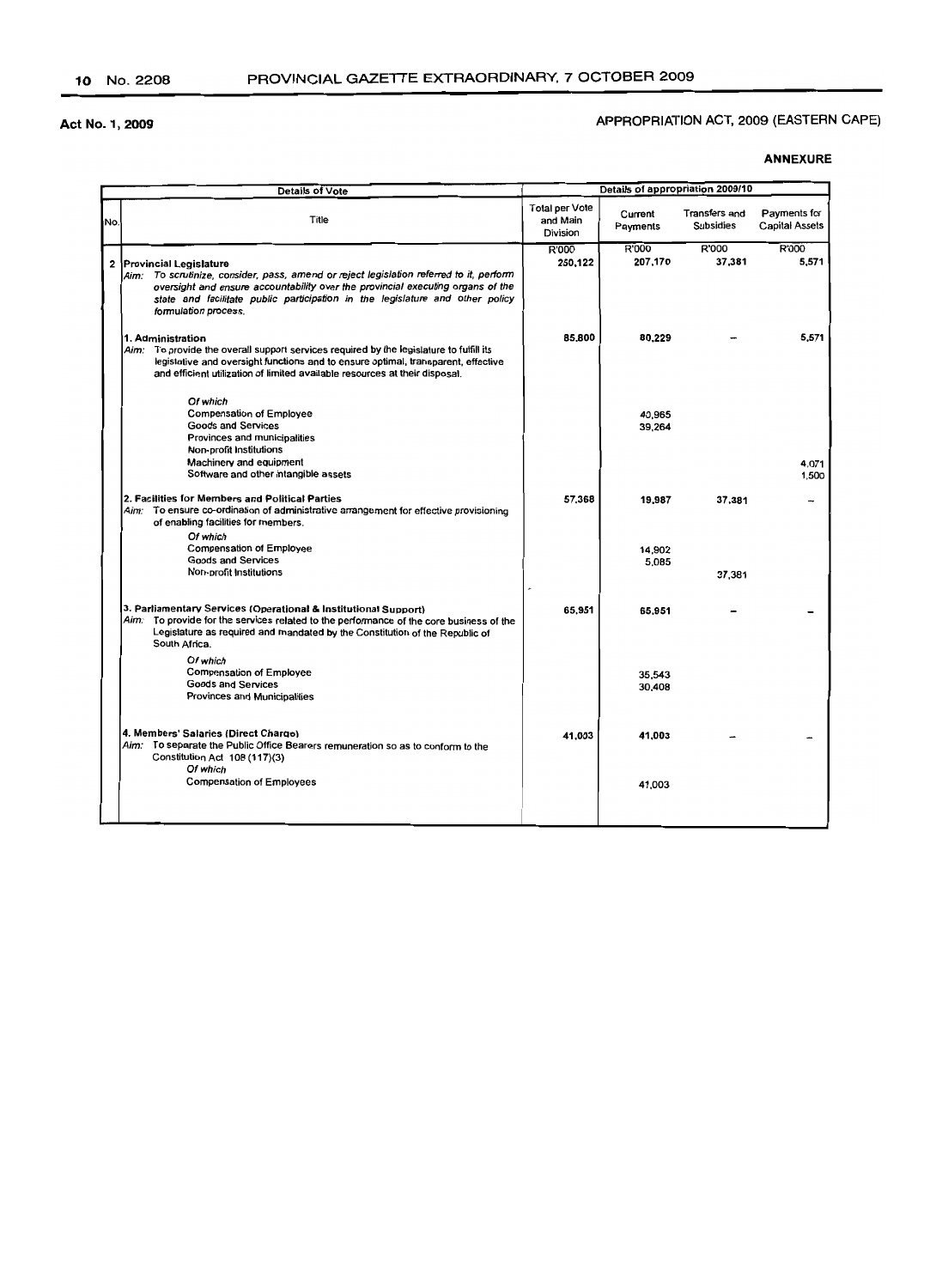# Act No.1, 2009

|     | <b>Details of Vote</b>                                                                                                                                                                                                                                                                  |                                        |                           | Details of appropriation 2009/10       |                                       |
|-----|-----------------------------------------------------------------------------------------------------------------------------------------------------------------------------------------------------------------------------------------------------------------------------------------|----------------------------------------|---------------------------|----------------------------------------|---------------------------------------|
| No. | Title                                                                                                                                                                                                                                                                                   | Total per Vote<br>and Main<br>Division | Current<br>Payments       | Transfers and<br><b>Subsidies</b>      | Payments for<br><b>Capital Assets</b> |
|     | 3 Health<br>To provide and ensure accessible compreher sive integrated services in the<br>Aim:<br>Eastern Cape emphasizing the primary care approach utilizing and developing<br>all resources to enable all its present and future generations to enjoy health and<br>quality of life. | <b>R'000</b><br>11,328,346             | <b>R'000</b><br>9,307,184 | <b>R'000</b><br>755,682                | <b>R'000</b><br>1,265,480             |
|     | 1. Health Administration<br>Aim: To ensure the management of financial, human, information and infrastructure<br>resources.                                                                                                                                                             | 710,789                                | 699,644                   | 1,045                                  | 10,100                                |
|     | Of which<br>Compensation of employees<br>Goods and services<br>Households                                                                                                                                                                                                               |                                        | 342,603<br>357,041        | 1,045                                  |                                       |
|     | Machinery and equipment                                                                                                                                                                                                                                                                 |                                        |                           |                                        | 10,100                                |
|     | 2. District Health Services<br>Aim: To ensure delivery of primary health care services through the implementation of<br>the District Health System<br>Of which                                                                                                                          | 4,935,518                              | 4,309,008                 | 601,547                                | 24,963                                |
|     | Compensation of Employee<br>Goods and Services<br>Provinces and Municipalities<br>Departmental agencies and accounts<br>Universities and Technikons                                                                                                                                     |                                        | 3,097,625<br>1,211,383    | 286,851<br>288.548<br>11.518<br>14.630 |                                       |
|     | Households<br>Buildings and other fixed structures<br>Machinery and equipment                                                                                                                                                                                                           |                                        |                           |                                        | 11.324<br>13,639                      |
|     | Conditional grants                                                                                                                                                                                                                                                                      | 462,941                                | 352,187                   | 107,615                                | 3,139                                 |
|     | Comprehensive HIV and AIDS<br>Forensic Pathology Services                                                                                                                                                                                                                               | 401.727<br>61,214                      | 302.297<br>49,890         | 96,291<br>11,324                       | 3,139                                 |
|     | 3. Emergency Medical Services<br>To render efficient emergency medical services to all patients of the Province of<br>Aim.<br>the Eastern Cape.<br>Of which                                                                                                                             | 484.641                                | 433,158<br>275,262        |                                        | 51,483                                |
|     | Compensation of employees<br>Goods and Services<br>Buildings and other fixed structures<br>Machinery and Equipment                                                                                                                                                                      |                                        | 157,896                   |                                        | 15,000<br>36,483                      |
|     | 4. Provincial Hospital Services<br>Aim: To provide cost effective, good quality, high level specialised services to the<br>people of the Eastern cape in collaboration with the Health Sciences faculties.                                                                              | 2.831.727                              | 2,716,547                 | 12,815                                 | 102,365                               |
|     | Of which<br>Compensation of Employee<br>Goods and Services<br>Households<br>Building and other fixed structures                                                                                                                                                                         |                                        | 1,974,962<br>741,585      | 12,815                                 | 26,377                                |
|     | Machinery and equipment                                                                                                                                                                                                                                                                 |                                        |                           |                                        | 75,988                                |
|     | 5. Central Hospital Services<br>Aim: To provide cost effective, good quality, effective and efficient terhary hospital<br>services                                                                                                                                                      | 509,429                                | 415,023                   |                                        | 94,406                                |
|     | Of which<br>Compensation of Employee<br><b>Coods and Services</b><br>Buildings and other fixed structures<br>Machinery and equipment                                                                                                                                                    |                                        | 88,688<br>326,335         |                                        | 6.665<br>87.741                       |
|     | Conditional grants<br>National Tertiary Services                                                                                                                                                                                                                                        | 509.429                                | 415,023                   |                                        | 94.406                                |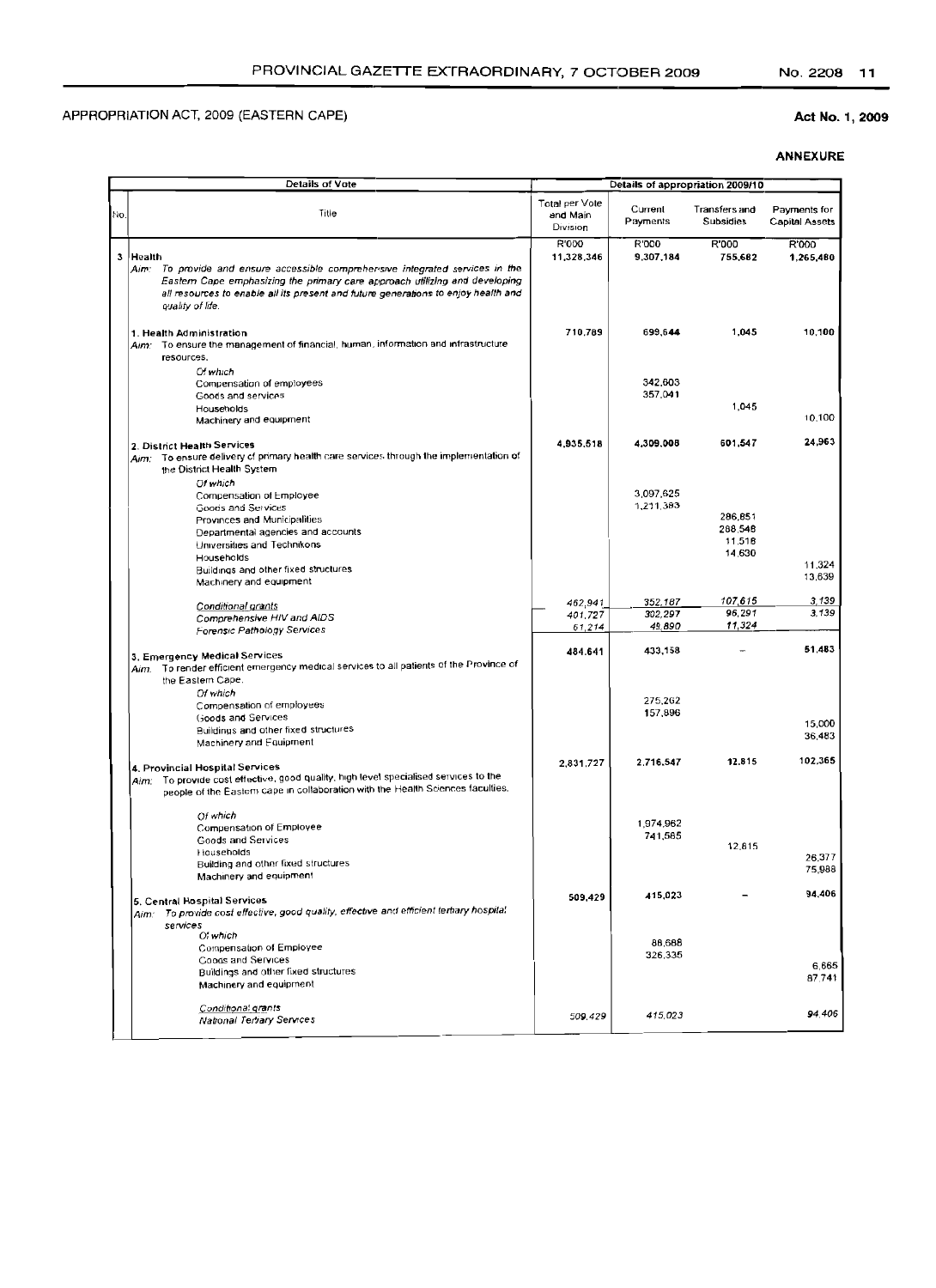# APPROPRIATION ACT, 2009 (EASTERN CAPE)

|     | <b>Details of Vote</b>                                                               |                                               |                     | Details of appropriation 2009/10         |                                       |
|-----|--------------------------------------------------------------------------------------|-----------------------------------------------|---------------------|------------------------------------------|---------------------------------------|
| No. | Title                                                                                | Total per Vote<br>and Main<br><b>Division</b> | Current<br>Payments | <b>Transfers and</b><br><b>Subsidies</b> | Payments for<br><b>Capital Assets</b> |
|     |                                                                                      | <b>R'000</b>                                  | R'000               | R'000                                    | <b>R'000</b>                          |
|     | 6. Health Sciences and Training                                                      | 526,067                                       | 407,625             | 92.933                                   | 25.509                                |
|     | Aim: To provide training for all Health professionals in the Province of the Eastern |                                               |                     |                                          |                                       |
|     | Cape.                                                                                |                                               |                     |                                          |                                       |
|     | Of which                                                                             |                                               |                     |                                          |                                       |
|     | <b>Compensation of Employee</b>                                                      |                                               | 249.017             |                                          |                                       |
|     | Goods and Services                                                                   |                                               | 158,608             |                                          |                                       |
|     | Universities and Technikons                                                          |                                               |                     | 92,933                                   |                                       |
|     | Buildings and other fixed structures                                                 |                                               |                     |                                          | 2.650                                 |
|     | Machinery and equipment                                                              |                                               |                     |                                          | 22.859                                |
|     | Conditional grants                                                                   |                                               |                     |                                          |                                       |
|     | <b>Health Professions Training and Development</b>                                   | 151,362                                       | 34.620              | 92.933                                   | 23,809                                |
|     |                                                                                      |                                               |                     |                                          |                                       |
|     | 7. Health Care Support                                                               | 89,159                                        | 89.159              |                                          |                                       |
|     | Aim: To render specialised clinical orthotic and prosthetic services.                |                                               |                     |                                          |                                       |
|     | Of which                                                                             |                                               |                     |                                          |                                       |
|     | Compensation of Employee                                                             |                                               | 19,183              |                                          |                                       |
|     | Goods and Services                                                                   |                                               | 69.976              |                                          |                                       |
|     |                                                                                      |                                               |                     |                                          |                                       |
|     | 8. Health Facilities Development & Maintainance                                      | 1,241,016                                     | 237.020             | 47.342                                   | 956,654                               |
|     | Aim: To improve access to health care services by providing new health facilities,   |                                               |                     |                                          |                                       |
|     | upgrading and maintaining existing facilities.                                       |                                               |                     |                                          |                                       |
|     | Of which                                                                             |                                               |                     |                                          |                                       |
|     | Compensation of employees                                                            |                                               | 18.700              |                                          |                                       |
|     | <b>Goods and Services</b>                                                            |                                               | 218,320             |                                          |                                       |
|     | Departmental agencies and accounts                                                   |                                               |                     | 47.342                                   |                                       |
|     | Buildings and other fixed structures<br>Machinery and equipment                      |                                               |                     |                                          | 800,985                               |
|     |                                                                                      |                                               |                     |                                          | 155,669                               |
|     | Conditional grants                                                                   | 518,094                                       | 20.700              |                                          |                                       |
|     | Infrastructure Grant to Provinces                                                    | 279,483                                       |                     |                                          | 497.394                               |
|     | Hospital Revitalisation Grant                                                        | 238,611                                       | 20,700              |                                          | 279,483<br>217.911                    |
|     |                                                                                      |                                               |                     |                                          |                                       |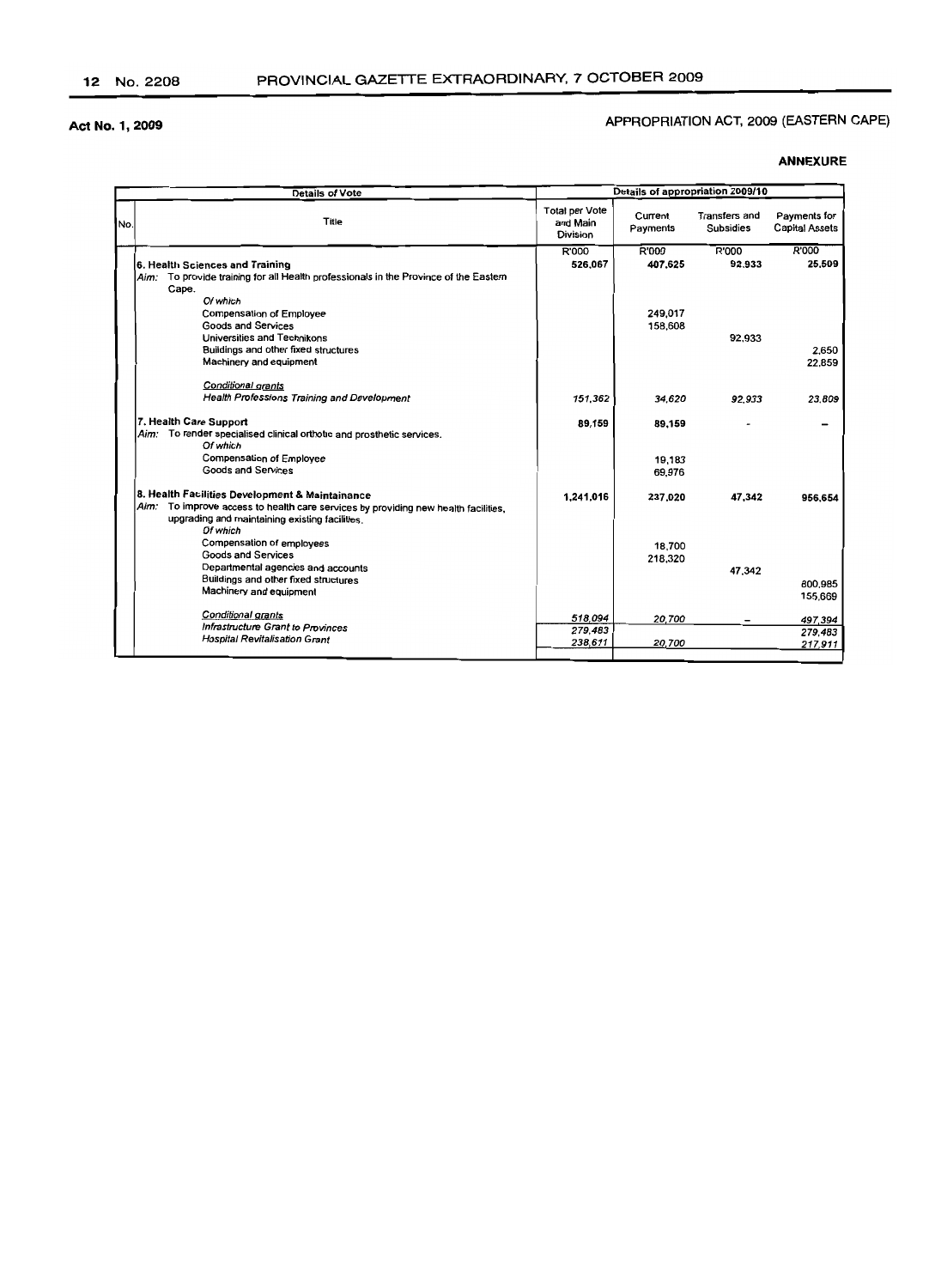#### Act No.1, 2009

|     | <b>Details of Vote</b>                                                                                                                                                                                                                                                                                                       |                                        |                     | Details of appropriation 2009/10         |                                |
|-----|------------------------------------------------------------------------------------------------------------------------------------------------------------------------------------------------------------------------------------------------------------------------------------------------------------------------------|----------------------------------------|---------------------|------------------------------------------|--------------------------------|
| No. | Title                                                                                                                                                                                                                                                                                                                        | Total per Vote<br>and Main<br>Division | Current<br>Payments | <b>Transfers and</b><br><b>Subsidies</b> | Payments for<br>Capital Assets |
|     |                                                                                                                                                                                                                                                                                                                              | R'000                                  | R'000               | R'000                                    | R'000                          |
|     | 4 Social Development                                                                                                                                                                                                                                                                                                         | 1,434,015                              | 903,501             | 484,594                                  | 45,920                         |
|     | Aim: The aim of the Department of Social Development is to provide comprehensive.<br>equitable, accessible and caring social services in partnership with relevant<br>stakeholders for the improvement of the quality of life of the people of the<br>Eastern Cape, making use of appropriate and available resources of the |                                        |                     |                                          |                                |
|     | 1. Administration                                                                                                                                                                                                                                                                                                            | 372.186                                | 353,207             | 1,500                                    | 17,479                         |
|     | Arm: The objective of this programme captures the strategic management and support<br>services at all levels of the Department i.e. Provincial, District and<br>Facility/Institutional level.<br>Of which                                                                                                                    |                                        |                     |                                          |                                |
|     | Compensation of Employee                                                                                                                                                                                                                                                                                                     |                                        | 159,120             |                                          |                                |
|     | Goods and Services                                                                                                                                                                                                                                                                                                           |                                        | 188,260             |                                          |                                |
|     | Interest on rent on land                                                                                                                                                                                                                                                                                                     |                                        | 5,827               |                                          |                                |
|     | <b>Households</b>                                                                                                                                                                                                                                                                                                            |                                        |                     | 1.500                                    |                                |
|     | Buildings and other fixed structures                                                                                                                                                                                                                                                                                         |                                        |                     |                                          | 6.552                          |
|     | Machinery and Equipment                                                                                                                                                                                                                                                                                                      |                                        |                     |                                          | 10.927                         |
|     | 2. Social Welfare Services                                                                                                                                                                                                                                                                                                   | 859.973                                | 453.471             | 378,061                                  | 28.441                         |
|     | Aim: To provide integrated developmental social welfare services to the poor and<br>vulnerable in partnership with stakeholders and civil society organisations.                                                                                                                                                             |                                        |                     |                                          |                                |
|     | Of which                                                                                                                                                                                                                                                                                                                     |                                        |                     |                                          |                                |
|     | Compensation of Employee                                                                                                                                                                                                                                                                                                     |                                        | 414,948             |                                          |                                |
|     | Goods and Services                                                                                                                                                                                                                                                                                                           |                                        | 38,523              |                                          |                                |
|     | Non-profit institutions                                                                                                                                                                                                                                                                                                      |                                        |                     | 371.274                                  |                                |
|     | Households                                                                                                                                                                                                                                                                                                                   |                                        |                     | 6,787                                    | 12.721                         |
|     | Buildings and other fixed structure                                                                                                                                                                                                                                                                                          |                                        |                     |                                          | 15.720                         |
|     | Machinery and Equipment                                                                                                                                                                                                                                                                                                      |                                        |                     |                                          |                                |
|     | 3. Development & Research                                                                                                                                                                                                                                                                                                    | 201,856                                | 96.823              | 105,033                                  |                                |
|     | Aim: To provide sustainable development programmes which facilitate empowerment                                                                                                                                                                                                                                              |                                        |                     |                                          |                                |
|     | of communities, based on empirical research and demographic information                                                                                                                                                                                                                                                      |                                        |                     |                                          |                                |
|     | Of which                                                                                                                                                                                                                                                                                                                     |                                        |                     |                                          |                                |
|     | Compensation of Employee                                                                                                                                                                                                                                                                                                     |                                        | 66,896              |                                          |                                |
|     | Goods and Sevices                                                                                                                                                                                                                                                                                                            |                                        | 29.927              | 105.033                                  |                                |
|     | <b>Households</b>                                                                                                                                                                                                                                                                                                            |                                        |                     |                                          |                                |
|     |                                                                                                                                                                                                                                                                                                                              |                                        |                     |                                          |                                |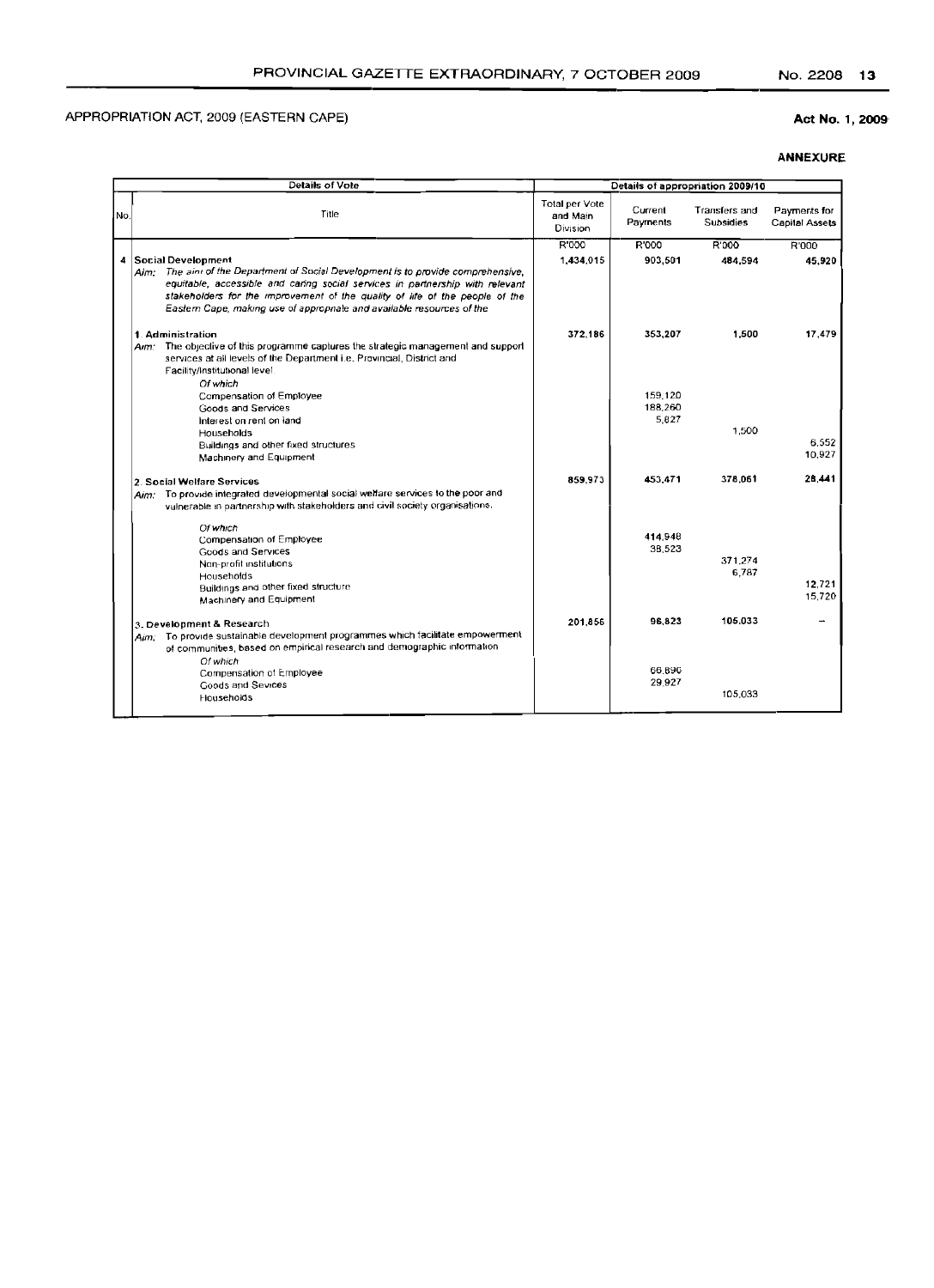# APPROPRIATION ACT, 2009 (EASTERN CAPE)

|     | <b>Details of Vote</b>                                                                                                                                                                                                          |                                               | Details of appropriation 2009/10 |                                          |                                       |
|-----|---------------------------------------------------------------------------------------------------------------------------------------------------------------------------------------------------------------------------------|-----------------------------------------------|----------------------------------|------------------------------------------|---------------------------------------|
| No. | Title                                                                                                                                                                                                                           | <b>Total per Vote</b><br>and Main<br>Division | Current<br>Payments              | <b>Transfers and</b><br><b>Subsidies</b> | Payments for<br><b>Capital Assets</b> |
|     |                                                                                                                                                                                                                                 | <b>R'000</b>                                  | <b>R'000</b>                     | <b>R'000</b>                             | <b>R'000</b>                          |
| 5   | <b>Public Works</b>                                                                                                                                                                                                             | 1.010.982                                     | 813.922                          | 139,361                                  | 57.699                                |
|     | Aim: The aim of the department is to ensure the provision and management of high<br>quality and accessible buildings infrastructure in the Eastern Cape.                                                                        |                                               |                                  |                                          |                                       |
|     | 1. Administration<br>Aim: To provide support services to core functions of the department, this includes the<br>provision of financial and human resources services, the development and<br>implementation of policy framework. | 228,268                                       | 210,630                          | 5,300                                    | 12.338                                |
|     | Of which<br>Compensation of Employee<br><b>Goods and Services</b>                                                                                                                                                               |                                               | 126,469<br>84,161                |                                          |                                       |
|     | Households                                                                                                                                                                                                                      |                                               |                                  | 5.300                                    |                                       |
|     | Buildings and other fixed structures                                                                                                                                                                                            |                                               |                                  |                                          | 1,800                                 |
|     | Machinery and equipment                                                                                                                                                                                                         |                                               |                                  |                                          | 10,538                                |
|     | 2. Public Works<br>Aim: The Public Works programme is mandated to develop, maintain and manage<br>provincial government buildings through its three main sections, new works,                                                   | 722.208                                       | 542,786                          | 134,061                                  | 45,361                                |
|     | maintenance and property management.                                                                                                                                                                                            |                                               |                                  |                                          |                                       |
|     | Of which                                                                                                                                                                                                                        |                                               |                                  |                                          |                                       |
|     | <b>Compensation of Employee</b>                                                                                                                                                                                                 |                                               | 167.917                          |                                          |                                       |
|     | Goods and Services                                                                                                                                                                                                              |                                               | 374.869                          |                                          |                                       |
|     | <b>Provinces and Municipalities</b>                                                                                                                                                                                             |                                               |                                  | 134,061                                  |                                       |
|     | Buildings and other fixed structures                                                                                                                                                                                            |                                               |                                  |                                          | 45,361                                |
|     | Conditional grants<br>Devolution of property rates                                                                                                                                                                              |                                               |                                  |                                          |                                       |
|     |                                                                                                                                                                                                                                 | 134,061                                       |                                  | 134,061                                  |                                       |
|     | 3. Community Based Public Works                                                                                                                                                                                                 | 60,506                                        | 60,506                           |                                          |                                       |
|     | Manages the implementation of the Community-based Public Works Programme<br>Aim<br>and the implementation of the construction industry development programme.                                                                   |                                               |                                  |                                          |                                       |
|     | Of which                                                                                                                                                                                                                        |                                               |                                  |                                          |                                       |
|     | Compensation of Employee                                                                                                                                                                                                        |                                               | 20.750                           |                                          |                                       |
|     | <b>Goods and Services</b>                                                                                                                                                                                                       |                                               | 39756                            |                                          |                                       |
|     | Provinces and Municipalities                                                                                                                                                                                                    |                                               |                                  |                                          |                                       |
|     | Households                                                                                                                                                                                                                      |                                               |                                  |                                          |                                       |
|     | Machinery and equipment                                                                                                                                                                                                         |                                               |                                  |                                          |                                       |
|     | <b>Conditional grants</b>                                                                                                                                                                                                       |                                               |                                  |                                          |                                       |
|     | <b>Expanded Public Works Programme</b>                                                                                                                                                                                          | 29,992                                        | 29.992                           |                                          |                                       |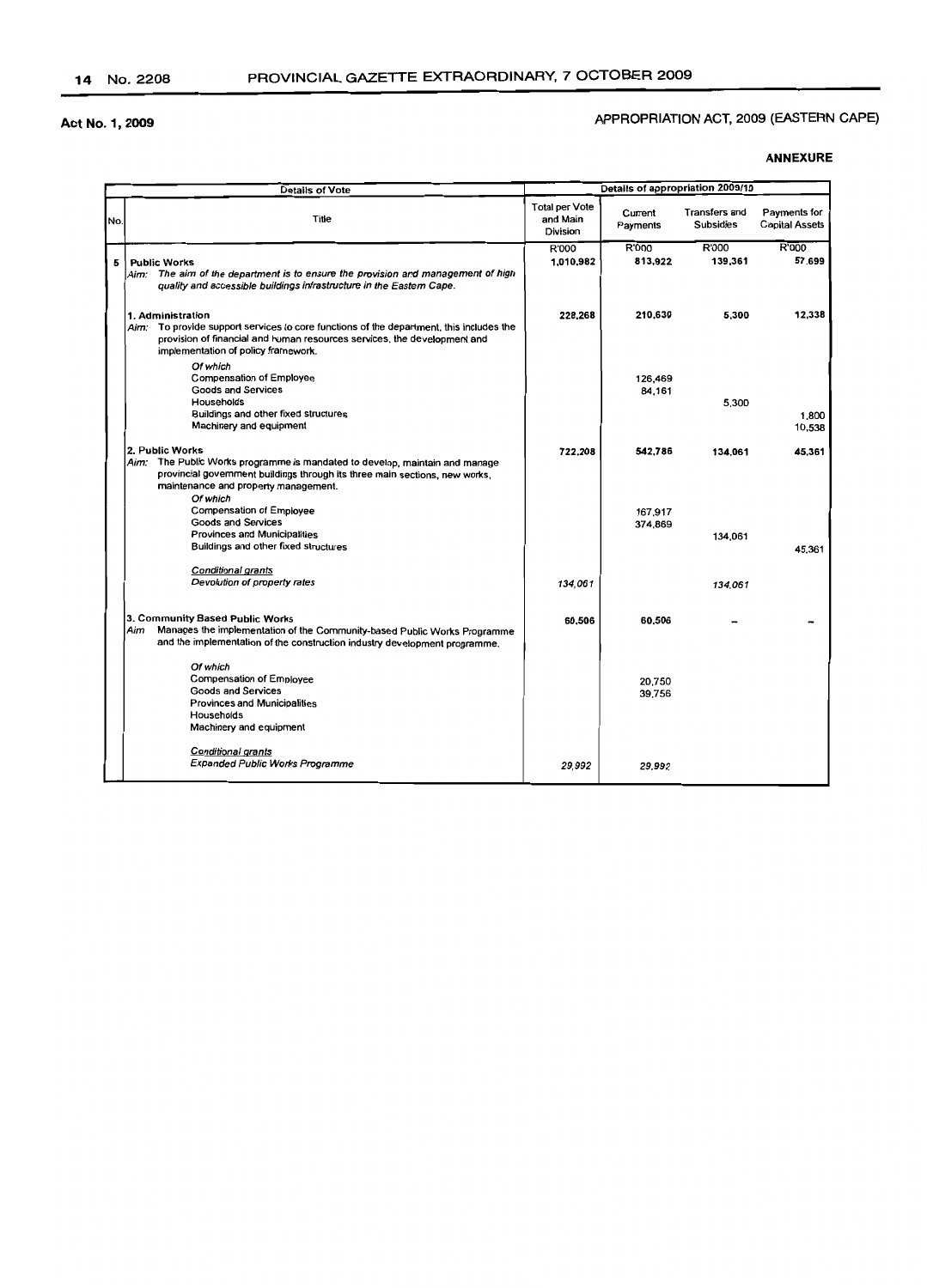#### Act No.1, 2009

|     | Details of Vote                                                                                                                                                                                   |                                        |                         | Details of appropriation 2009/10  |                                |
|-----|---------------------------------------------------------------------------------------------------------------------------------------------------------------------------------------------------|----------------------------------------|-------------------------|-----------------------------------|--------------------------------|
| No. | Title                                                                                                                                                                                             | Total per Vote<br>and Main<br>Division | Current<br>Payments     | Transfers and<br><b>Subsidies</b> | Payments for<br>Capital Assets |
|     | 6 Education<br>Aim: The core responsibility of the department is the provision of quality education to<br>develop human potential, driven by values of accountability, equity and<br>democracy.   | R'000<br>19.447.507                    | R'000<br>17,214,439     | R'000<br>1,299,788                | R'000<br>933,280               |
|     | 1. Administration<br>Aim: To provide overall management of the education system in accordance with the<br>National Education Policy Act, the PFMA and other policies.                             | 1,662,765                              | 1,612,695               | 7,629                             | 42,441                         |
|     | Of which<br>Compensation of Employee<br>Goods and Services<br>Non Profit Institution                                                                                                              |                                        | 1,374,652<br>238,043    | 1,041                             |                                |
|     | Households<br>Buildings<br>Machinery and equipment<br>Software and other intangible assets                                                                                                        |                                        |                         | 6,588                             | 23,936<br>17,366<br>1,139      |
|     | 2. Public Ordinary School Education<br>Aim: To provide ordinary education from Grades 1-12 in accordance with the South<br>African Schools Act                                                    | 15,966,352                             | 14.441.417              | 936,683                           | 588,252                        |
|     | Of which<br>Compensation of Employee<br>Goods and Services<br>Non-profit institutions                                                                                                             |                                        | 12,826,765<br>1,614,652 | 882,391<br>54.292                 |                                |
|     | Households<br>Buildings and other fixed structures<br>Machinery and Equipment                                                                                                                     |                                        |                         |                                   | 518.580<br>69,672              |
|     | Conditional grants<br>National School Nutrition Programme<br>Infrastructure Grant to Provinces                                                                                                    | 688,836<br>486,695<br>202,141          | 486,695<br>486.695      |                                   | 202,141<br>202.141             |
|     | 3. Independent Schools<br>Arm: To support independent schools in accordance with the South African Schools<br>Act.                                                                                | 50.366                                 |                         | 50,366                            |                                |
|     | Of which<br>Non - profit institutions                                                                                                                                                             |                                        |                         | 50,366                            |                                |
|     | 4. Public Special Schools<br>Aim. To provide compulsory public education in special schools in accordance with<br>South African Schools Act and White Paper 6 on inclusive education.<br>Of which | 505.917                                | 307,601                 | 69,863                            | 128,453                        |
|     | Compensation of Employee<br>Goods and Services<br>Non-profit Institutions                                                                                                                         |                                        | 297.770<br>9,831        | 67,920                            |                                |
|     | Households<br>Buildings and other fixed structures<br>Machinery and Equipment                                                                                                                     |                                        |                         | 1,943                             | 126,861<br>1,592               |
|     | 5. Further Education and Training<br>Aim: To provide Further Education and Training (FET) at public FET colleges in<br>accordance with the Further Education and Training Act.<br>Of which        | 485.253                                | 249,276                 | 207,801                           | 28,176                         |
|     | Compensation of Employee<br>Goods and Services<br>Non-profit Institutions<br>Households                                                                                                           |                                        | 241,665<br>7,611        | 206,053<br>1,748                  |                                |
|     | Buildings and other fixed structures<br>6. Adult Basic Education                                                                                                                                  | 161,297                                | 161,117                 |                                   | 28,176<br>180                  |
|     | Aim: To provide Adult Basic Education and Training (ABET) in accordance with the<br>Adult Basic Education and Training Act.<br>Of which                                                           |                                        |                         |                                   |                                |
|     | Compensation of Employee<br>Goods and Services<br>Provinces and Municipalities<br>Machinery and equipment                                                                                         |                                        | 153,701<br>7,416        |                                   | 180                            |
|     | Buildings and other fixed structures                                                                                                                                                              |                                        |                         |                                   |                                |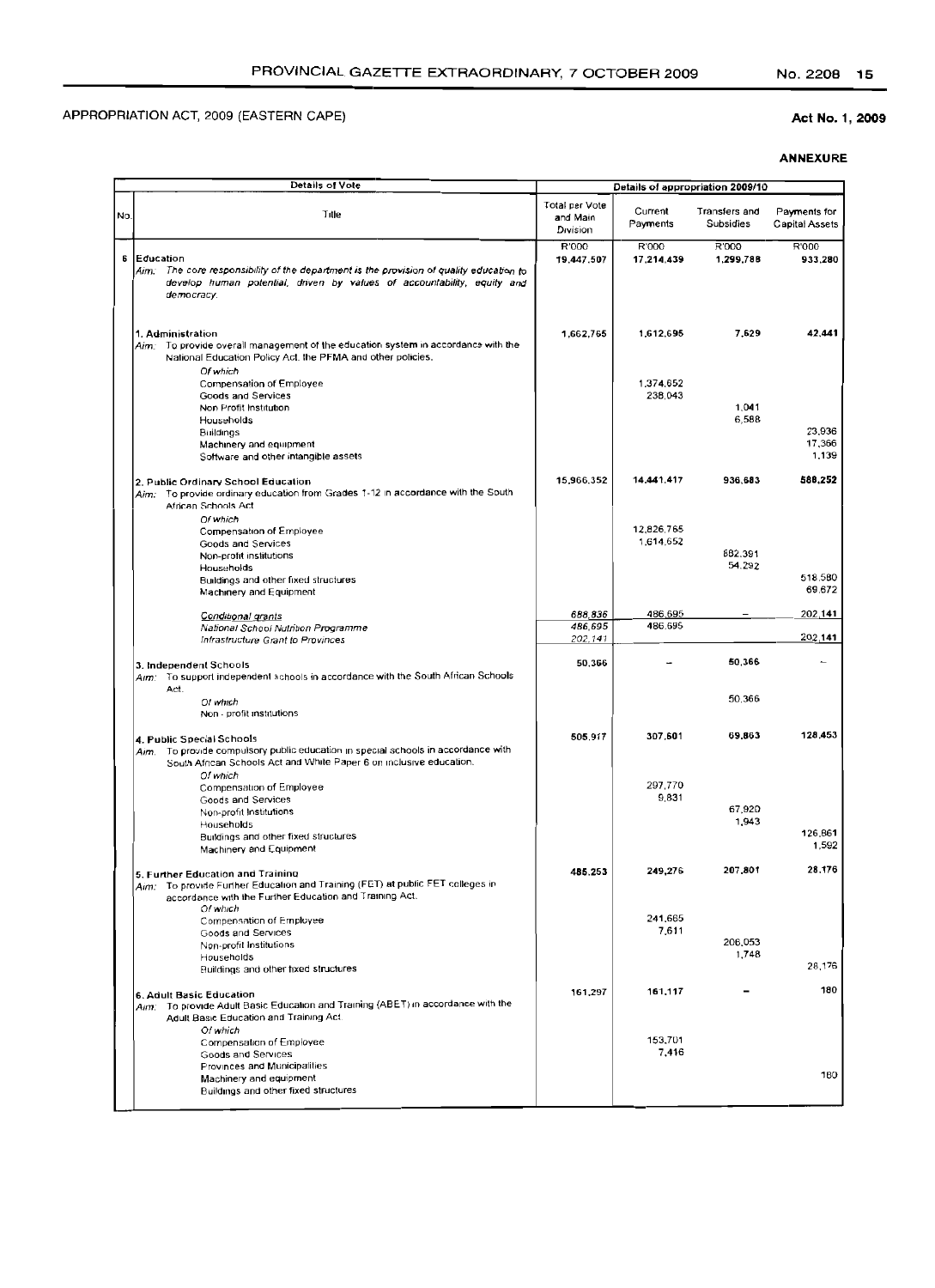# APPROPRIATION ACT, 2009 (EASTERN CAPE)

|      | <b>Details of Vote</b>                                                                                                                                                   |                                               |                     | Details of appropriation 2009/10         |                                       |
|------|--------------------------------------------------------------------------------------------------------------------------------------------------------------------------|-----------------------------------------------|---------------------|------------------------------------------|---------------------------------------|
| INo. | Title                                                                                                                                                                    | <b>Total per Vote</b><br>and Main<br>Division | Current<br>Payments | <b>Transfers and</b><br><b>Subsidies</b> | Payments for<br><b>Capital Assets</b> |
|      |                                                                                                                                                                          | <b>R'000</b>                                  | R'000               | <b>R'000</b>                             | <b>R'000</b>                          |
|      | 7. Early Childhood Development<br>Aim: To provide Early Childhood Education (ECD) at Grade R and earlier levels in<br>accordance with White Paper 5.                     | 367,316                                       | 250.987             | 5,850                                    | 110.479                               |
|      | Of which<br><b>Compensation of Employee</b><br><b>Goods and Services</b>                                                                                                 |                                               | 201.877<br>49,110   |                                          |                                       |
|      | Non-profit institutions<br>Buildings and other fixed structures<br><b>Machinery and Equipment</b>                                                                        |                                               |                     | 5,850                                    | 102.250<br>8,229                      |
|      | 8. Auxilliary and Associated Services<br>Aim: To provide the education institutions as a whole with training and support.<br>Of which<br><b>Compensation of Employee</b> | 248,241                                       | 191.346<br>84.478   | 21.596                                   | 35.299                                |
|      | Goods and Services<br>Departmental Agencies<br>Non-profit institutions<br>Household                                                                                      |                                               | 106,868             | 8.011<br>13,585                          |                                       |
|      | Buildings and other fixed structures<br>Machinery and Equipment                                                                                                          |                                               |                     |                                          | 34.413<br>886                         |
|      | Conditional grants<br>HIV and AIDS (Life Skills)                                                                                                                         | 30,168                                        | 30.118              |                                          | 50                                    |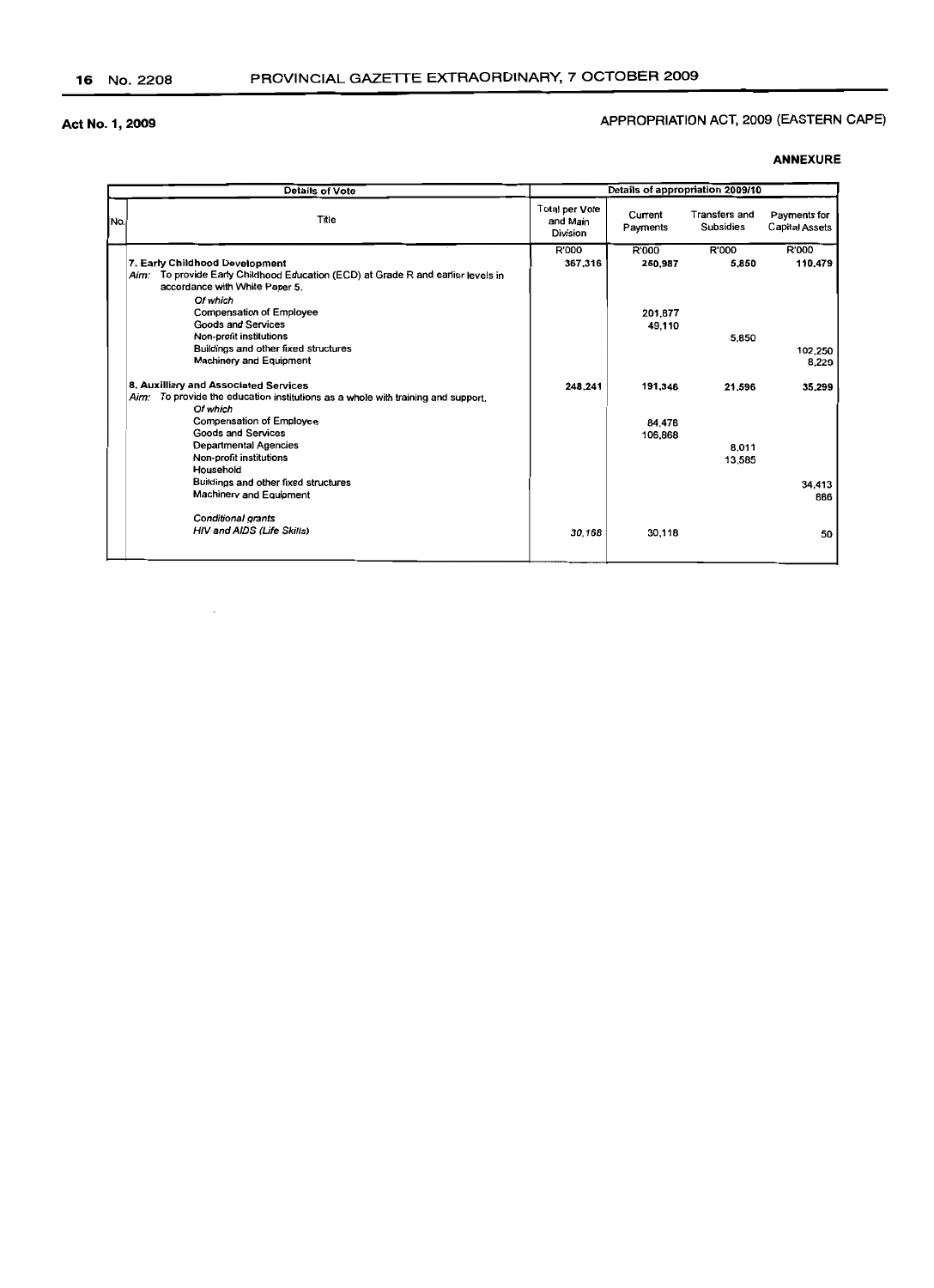# Act No.1, 2009

|     | <b>Details of Vote</b>                                                                                                                                                                                                                                                                                           | Details of appropriation 2009/10       |                         |                                   |                                       |
|-----|------------------------------------------------------------------------------------------------------------------------------------------------------------------------------------------------------------------------------------------------------------------------------------------------------------------|----------------------------------------|-------------------------|-----------------------------------|---------------------------------------|
| Nο. | Title                                                                                                                                                                                                                                                                                                            | Total per Vote<br>and Main<br>Division | Current<br>Payments     | Transfers and<br><b>Subsidies</b> | Payments for<br><b>Capital Assets</b> |
| 7   | Local Government and Traditional Affairs<br>Aim; To facilitate and promote the stabilisation, consolidation and development of<br>sustainable municipalities and traditional institutions, and delivery of housing<br>through effective stakeholder participation, integrated planning and capacity<br>building. | R'000<br>659,016                       | <b>R'000</b><br>537.414 | <b>R'000</b><br>66.247            | R'000<br>55.355                       |
|     | 1. Administration<br>To give strategic leadership to the department and corporate support to the three<br>Aim:<br>core functions of the department.                                                                                                                                                              | 130.177                                | 123,701                 | 2.550                             | 3.926                                 |
|     | Of which<br>Compensation of Employee<br><b>Goods and Services</b><br>Households<br>Non-profit organisations                                                                                                                                                                                                      |                                        | 75.723<br>47.978        | 2.550                             | 3.926                                 |
|     | Machinery and equipment                                                                                                                                                                                                                                                                                          |                                        |                         |                                   |                                       |
|     | 2. Local governance<br>Aim: To provide viable and sustainable developmental municipalities delivering basic<br>services and supporting good governance through hands-on support.                                                                                                                                 | 137.855                                | 132,774                 | 5,081                             |                                       |
|     | Of which<br>Compensation of employees<br>Goods and Services<br>Provinces and Municipalities                                                                                                                                                                                                                      |                                        | 94.614<br>38,160        | 5.081                             |                                       |
|     | 3. Development and Planning<br>Aim: To provide management and strategic direction of municipalities and promoting<br>Integrated development & Planning                                                                                                                                                           | 156,039                                | 97,423                  | 58.616                            |                                       |
|     | Of which<br>Compensation of Employee<br><b>Goods and Services</b><br>Provinces and Municipalities<br>Foreign Government and International Organisation                                                                                                                                                           |                                        | 57.011<br>40.412        | 57.571<br>1.045                   |                                       |
|     | 4. Traditional Institutional Management<br>Aim To promote and facilitate viable and sustainable traditional institutions                                                                                                                                                                                         | 234.945                                | 183.516                 |                                   | 51.429                                |
|     | Of which<br>Compensation of Employee<br>Goods and Services                                                                                                                                                                                                                                                       |                                        | 145.656<br>37,860       |                                   |                                       |
|     | Provinces and municipalities<br>Buildings and other fixed structures                                                                                                                                                                                                                                             |                                        |                         |                                   | 51.429                                |
|     |                                                                                                                                                                                                                                                                                                                  |                                        |                         |                                   |                                       |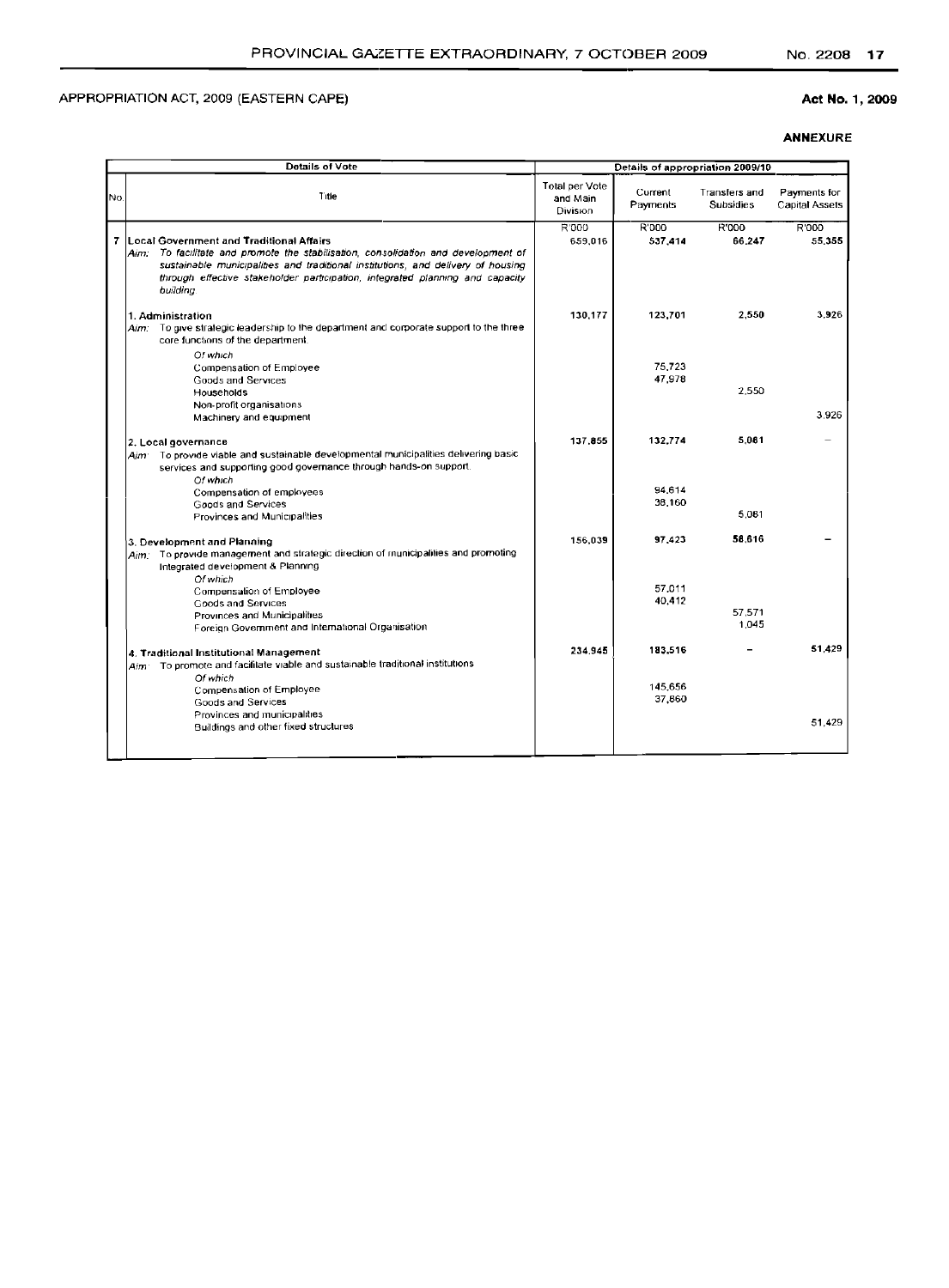# APPROPRIATION ACT, 2009 (EASTERN CAPE)

|     | <b>Details of Vote</b>                                                                                                                                                                                                                                                                  | Details of appropriation 2009/10              |                            |                                   |                                       |
|-----|-----------------------------------------------------------------------------------------------------------------------------------------------------------------------------------------------------------------------------------------------------------------------------------------|-----------------------------------------------|----------------------------|-----------------------------------|---------------------------------------|
| No. | Title                                                                                                                                                                                                                                                                                   | <b>Total per Vote</b><br>and Main<br>Division | Current<br>Payments        | Transfers and<br><b>Subsidies</b> | Payments for<br><b>Capital Assets</b> |
|     |                                                                                                                                                                                                                                                                                         | R'000                                         | R'000                      | R'000                             | R'000                                 |
| 8   | Agriculture<br>Aim: To facilitate optimal agricultural production in the Eastern Cape through the<br>provision of technical support to emerging farmers and other community based<br>initiatives.                                                                                       | 1,408,766                                     | 1,325,950                  | 81,816                            | 1.000                                 |
|     | 1. Administration<br>Aim To render comprehensive and inclusive corporate and financial services and<br>solutions in a dynamic changing organisation.                                                                                                                                    | 319,923                                       | 313,923                    | 5,000                             | 1,000                                 |
|     | Of which<br>Compensation of Employee<br><b>Goods and Services</b>                                                                                                                                                                                                                       |                                               | 255,704<br>58,219          | 5,000                             |                                       |
|     | Households<br>Machinery and equipment                                                                                                                                                                                                                                                   |                                               |                            |                                   | 1,000                                 |
|     | 2. Sustainable Resources Management<br>Aim: To provide technical support to farmers in order to ensure infrastructure<br>development for sustainable management of agricultural resources.                                                                                              | 104,289                                       | 104,289                    |                                   |                                       |
|     | Of which<br>Compensation of Employee<br>Goods and Services                                                                                                                                                                                                                              |                                               | 79,162<br>25,127           |                                   |                                       |
|     | Conditional grants                                                                                                                                                                                                                                                                      | 22,127                                        | 22,127                     |                                   |                                       |
|     | Land care<br>Infrastructure Grant to Provinces<br>Disaster management                                                                                                                                                                                                                   | 8,227<br>9,900<br>4.000                       | 8,227<br>9,900<br>4,000    |                                   |                                       |
|     | 3. Farmers Support and Development Services<br>Aim: This programme oversees the implementation of agricultural and rural<br>development projects based on optimum, economically and environmentally<br>sustainable agricultural practice.                                               | 622,093                                       | 565,277                    | 56,816                            |                                       |
|     | Of which<br><b>Compensation of Employee</b><br>Goods and Services<br>Departmental Agencies and Accounts                                                                                                                                                                                 |                                               | 270,091<br>295,186         | 45,000                            |                                       |
|     | Household<br>Machinery and equipment                                                                                                                                                                                                                                                    |                                               |                            | 11,816                            |                                       |
|     | <b>Conditional grants</b>                                                                                                                                                                                                                                                               | 146,825                                       | 146,825                    |                                   |                                       |
|     | Comprehensive Agricultural Support Programme (CASP)<br>Infrastructure Grant to Provinces<br>Letsema Projects (Land & Agranan Reform Programme)                                                                                                                                          | 111.231<br>30.594<br>5,000                    | 111.231<br>30.594<br>5,000 |                                   |                                       |
|     | 4. Veterinary Services<br>Aim: Veterinary services promote animal health so as to safeguard human health and<br>animal welfare, by controlling animal diseases of economic and zoonotic<br>importance.                                                                                  | 211,773                                       | 211.773                    |                                   |                                       |
|     | Of which<br>Compensation of Employee<br>Goods and Services                                                                                                                                                                                                                              |                                               | 187,773<br>24,000          |                                   |                                       |
|     | 5. Technology, Research and Development<br>Aim: To research the manipulation of natural resources, provide technical advice on<br>combination and recombination of inputs that makes economic sense in farming<br>and develop quality researchers and research technicians.<br>Of which | 54,514                                        | 54,514                     |                                   |                                       |
|     | Compensation of Employee<br>Goods and Services                                                                                                                                                                                                                                          |                                               | 42,514<br>12,000           |                                   |                                       |
|     | 6. Agricultural Economics<br>Aim: To provide economic support to internal and external clients with regard to<br>marketing, statistical information, financial feasibility studies and economic<br>viability studies.<br>Of which                                                       | 19,083                                        | 19,083                     |                                   |                                       |
|     | Compensation of Employee<br><b>Goods and Services</b>                                                                                                                                                                                                                                   |                                               | 13,083<br>6,000            |                                   |                                       |
|     | 7. Structured Agriculture Training<br>Aim:                                                                                                                                                                                                                                              | 77,091                                        | 57,091                     | 20.000                            |                                       |
|     | To facilitate and provide education and training to all participants in the<br>agricultural sector in order to establish a knowledgeable and competitive sector.<br>Of which                                                                                                            |                                               |                            |                                   |                                       |
|     | <b>Compensation of Employee</b><br>Goods and Services<br>Non-profit Institutions<br>Households                                                                                                                                                                                          |                                               | 32.558<br>24.533           | 20,000                            |                                       |
|     | Conditional grants                                                                                                                                                                                                                                                                      | 47,066                                        | 23,533                     |                                   |                                       |
|     | Comprehensive Agricultural Support Programme (CASP)<br>Infrastructure Grant to Provinces                                                                                                                                                                                                | 9,133<br>14,400                               | 9,133<br>14,400            |                                   |                                       |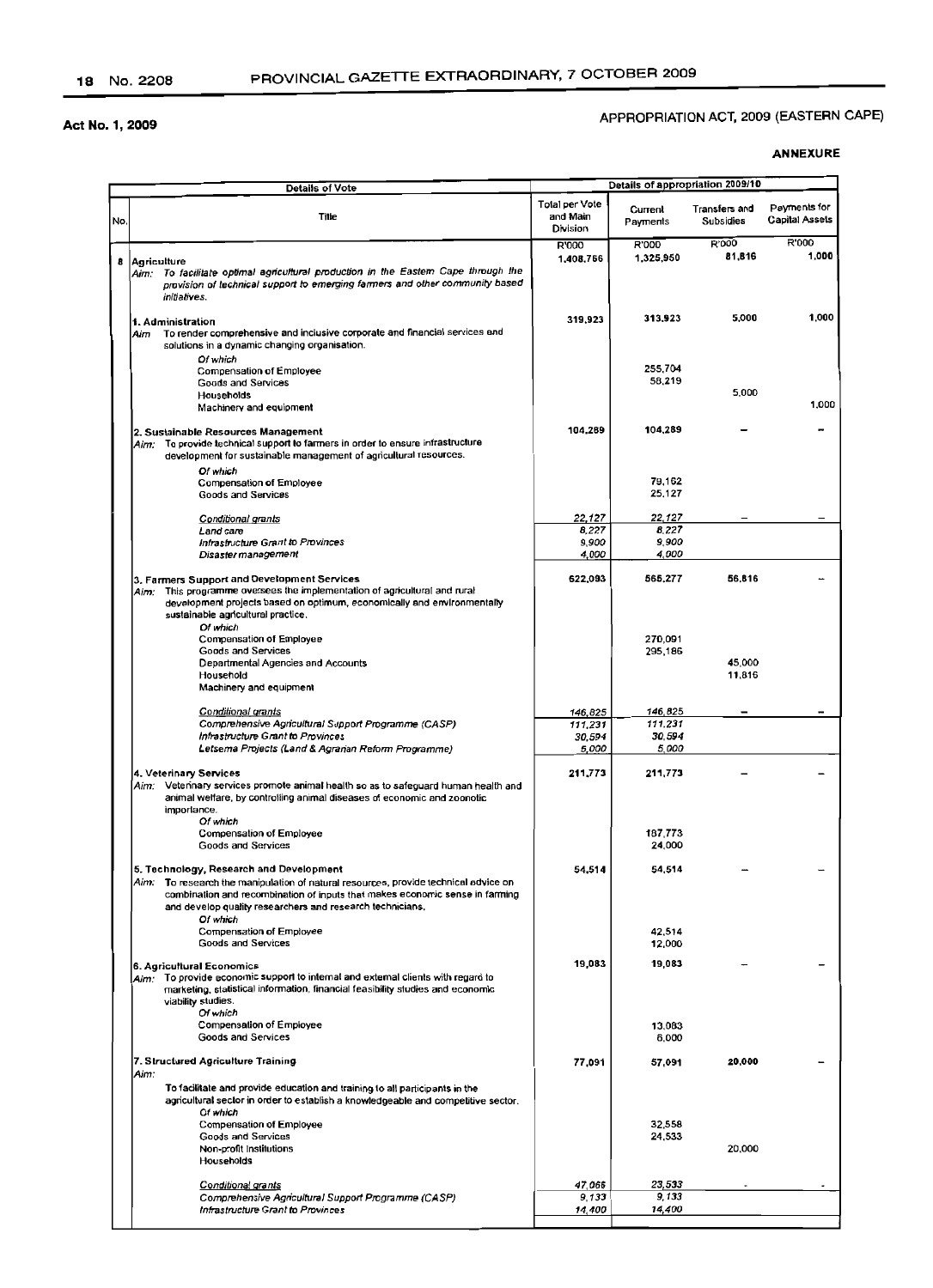# Act No.1, 2009

|     | Details of Vote                                                                                                                                                                                                                                                                                                                                                                                                                                   |                                        |                     | Details of appropriation 2009/10  |                                |
|-----|---------------------------------------------------------------------------------------------------------------------------------------------------------------------------------------------------------------------------------------------------------------------------------------------------------------------------------------------------------------------------------------------------------------------------------------------------|----------------------------------------|---------------------|-----------------------------------|--------------------------------|
| No. | Title                                                                                                                                                                                                                                                                                                                                                                                                                                             | Total per Vote<br>and Main<br>Division | Current<br>Payments | Transfers and<br><b>Subsidies</b> | Payments for<br>Capital Assets |
|     | 9 Economic Affairs, Environment and Tourism<br>Aim: The Department of Economic Affairs, Environment and Tourism strives for an<br>Eastern Cape which is devoid of the inequalities of the past, unified through<br>integrated and sustainable economic, social and cultural development, thus<br>providing an acceptable quality of life for all of its people in the context of a<br>united, non-racial, non-sexist and democratic South Africa. | <b>R'000</b><br>1.115.025              | R'000<br>247.571    | R'000<br>864,846                  | R'000<br>2.608                 |
|     | 1 Administration<br>Aim: To establish and maintain appropriate organisational systems to manage and<br>administer the financial, operational, communications and legal resources in the<br>department and its associated institutional structures.                                                                                                                                                                                                | 166,537                                | 122,221             | 42.158                            | 2.158                          |
|     | Of which<br>Compensation of Employees<br><b>Goods and Services</b><br>Departmental agencies and accounts<br>Non-profit institutions<br>Machinery                                                                                                                                                                                                                                                                                                  |                                        | 66.474<br>55.747    | 40.000<br>2.158                   | 2.158                          |
|     | 2. Economic Development<br>Aim: To sustain economic development through shared partnership.                                                                                                                                                                                                                                                                                                                                                       | 771.015                                | 50.377              | 720.188                           | 450                            |
|     | Of which<br>Compensation of Employees<br><b>Goods and Services</b><br><b>Provinces and Municipalities</b><br>Departmental agencies and accounts<br>Households<br>Machinery and equipment                                                                                                                                                                                                                                                          |                                        | 21.154<br>29.223    | 33.000<br>687,188                 | 450                            |
|     | 3. Environmental Affairs Management<br>Aim: To ensure development of environmental policy, legislation and compliance<br>framework.                                                                                                                                                                                                                                                                                                               | 177,473                                | 74.973              | 102,500                           |                                |
|     | Of which<br>Compensation of Employees<br>Goods and Services<br>Departmental agencies and accounts                                                                                                                                                                                                                                                                                                                                                 |                                        | 55,609<br>19.364    | 102,500                           |                                |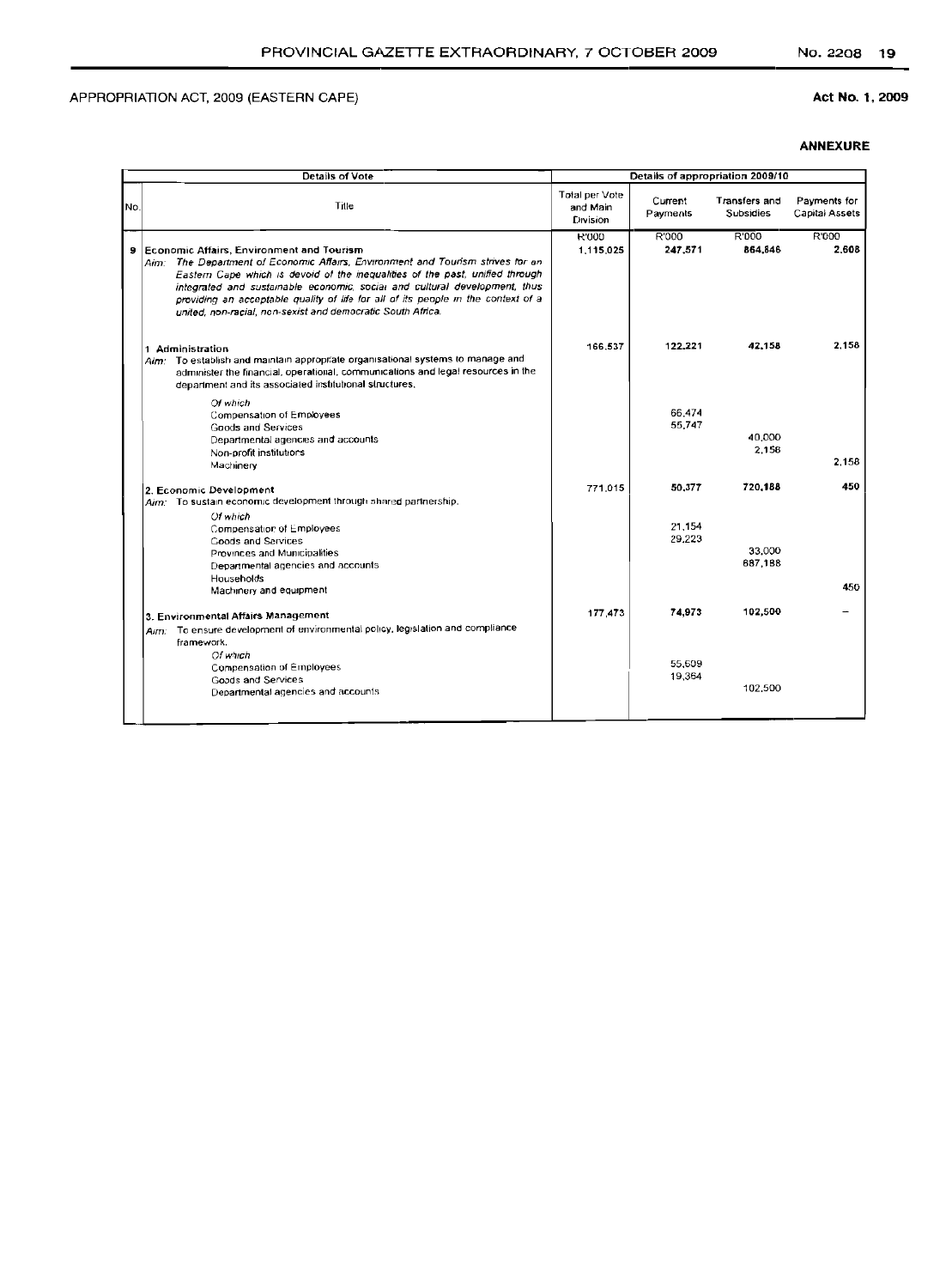# APPROPRIATION ACT, 2009 (EASTERN CAPE)

|     | Details of Vote                                                                                                                                                                                                                                                                                                                                                                              | Details of appropriation 2009/10              |                     |                                          |                                       |
|-----|----------------------------------------------------------------------------------------------------------------------------------------------------------------------------------------------------------------------------------------------------------------------------------------------------------------------------------------------------------------------------------------------|-----------------------------------------------|---------------------|------------------------------------------|---------------------------------------|
| No. | <b>Title</b>                                                                                                                                                                                                                                                                                                                                                                                 | <b>Total per Vote</b><br>and Main<br>Division | Current<br>Payments | <b>Transfers and</b><br><b>Subsidies</b> | Payments for<br><b>Capital Assets</b> |
|     |                                                                                                                                                                                                                                                                                                                                                                                              | <b>R'000</b>                                  | R'000               | R'000                                    | R'000                                 |
|     | 10 Roads and Transport<br>Aim: The aim of the department is to provide an efficient, safe, affordable and<br>accessible transportation system.                                                                                                                                                                                                                                               | 3,016,428                                     | 1,743,334           | 249,148                                  | 1,023,946                             |
|     | 1. Administration<br>Aim: To render support service to all divisions of the department to ensure optimal,<br>transparent, effective and efficient utilization of all resources focusing on human,<br>finance and provisioning services.                                                                                                                                                      | 206,372                                       | 195,903             | 2,698                                    | 7,771                                 |
|     | Of which<br>Compensation of Employee<br><b>Goods and Services</b><br><b>Provinces and Municipalities</b>                                                                                                                                                                                                                                                                                     |                                               | 142,075<br>53,828   |                                          |                                       |
|     | Households<br><b>Buildings</b><br>Machinery and Equipment                                                                                                                                                                                                                                                                                                                                    |                                               |                     | 2,698                                    | 5,600<br>2,171                        |
|     | 2. Roads Infrastructure<br>Aim: To promote accessibility and safe, affordable movement of people, goods and<br>services through the delivery and maintainance of transport infrastructure that is<br>sustainable, integrated and environmentally sensitive, and which supports and<br>facilitate social and economic growth through socially just developmental and<br>empowering processes. | 1,719,009                                     | 1,015,399           | 13,103                                   | 690,507                               |
|     | Of which<br><b>Compensation of Employee</b><br><b>Goods and Services</b><br><b>Provinces and Municipalities</b><br>Households<br>Buildings and other fixed structures<br>Machinery and Equipment                                                                                                                                                                                             |                                               | 232,221<br>783,178  | 8,606<br>4,497                           | 638,734<br>51.773                     |
|     | <b>Conditional grants</b><br>Infrastructure grant to provinces                                                                                                                                                                                                                                                                                                                               | 842,057                                       | 203,323             |                                          | 638,734                               |
|     |                                                                                                                                                                                                                                                                                                                                                                                              |                                               |                     |                                          |                                       |
|     | 3. Public Transport<br>Aim: To plan, regulate and facilitate the provision of public transport services and<br>infrastructure, through own provincial resources and through co-operation with<br>local authonities, as well as the private sector in order to enhance the mobility of<br>all communities particularly those currently without or with limited access.                        | 415,157                                       | 153,426             | 232,347                                  | 29,384                                |
|     | Of which<br><b>Compensation of Employee</b><br><b>Goods and Services</b><br><b>Public Corporations</b><br>Households<br>Buildings and other fixed structures<br>Machinery and equipment<br><b>Cultivated Assets</b>                                                                                                                                                                          |                                               | 42,069<br>111,357   | 231,597<br>750                           | 25,035<br>1,822<br>2,527              |
|     | Conditional grant<br>Public Transport Operations Grant                                                                                                                                                                                                                                                                                                                                       | 126,540                                       |                     | 126,540                                  |                                       |
|     | 4. Traffic Management<br>Aim: To ensure adequate road safety engineering on the provincial roads and ensure<br>that all vehicles registered in the province are licensed each year and that all<br>drivers are appropriately authorised to drive their vehicles while also promoting<br>road safety awareness.                                                                               | 194,845                                       | 190,672             | 1,000                                    | 3,173                                 |
|     | Of which<br><b>Compensation of Employee</b><br>Goods and Services<br>Households<br>Buildings and other fixed structures                                                                                                                                                                                                                                                                      |                                               | 117,127<br>73,545   | 1,000                                    |                                       |
|     | Machinery and equipment                                                                                                                                                                                                                                                                                                                                                                      |                                               |                     |                                          | 3.173                                 |
|     | 5. Community-Based Programme EPWP<br>The programme monitors project development and implementation according to<br>Aim:<br>provincial and national priorities.<br>Of which                                                                                                                                                                                                                   | 481,045                                       | 187,934             |                                          | 293,111                               |
|     | <b>Compensation of Employees</b><br>Goods and Services<br>Buildings and other fixed structures<br>Machinery and equipment                                                                                                                                                                                                                                                                    |                                               | 18,333<br>169,601   |                                          | 292,816<br>295                        |
|     | <b>Conditional grant</b><br>infrastructure grant to provinces                                                                                                                                                                                                                                                                                                                                | 282,816                                       |                     |                                          | 282,816                               |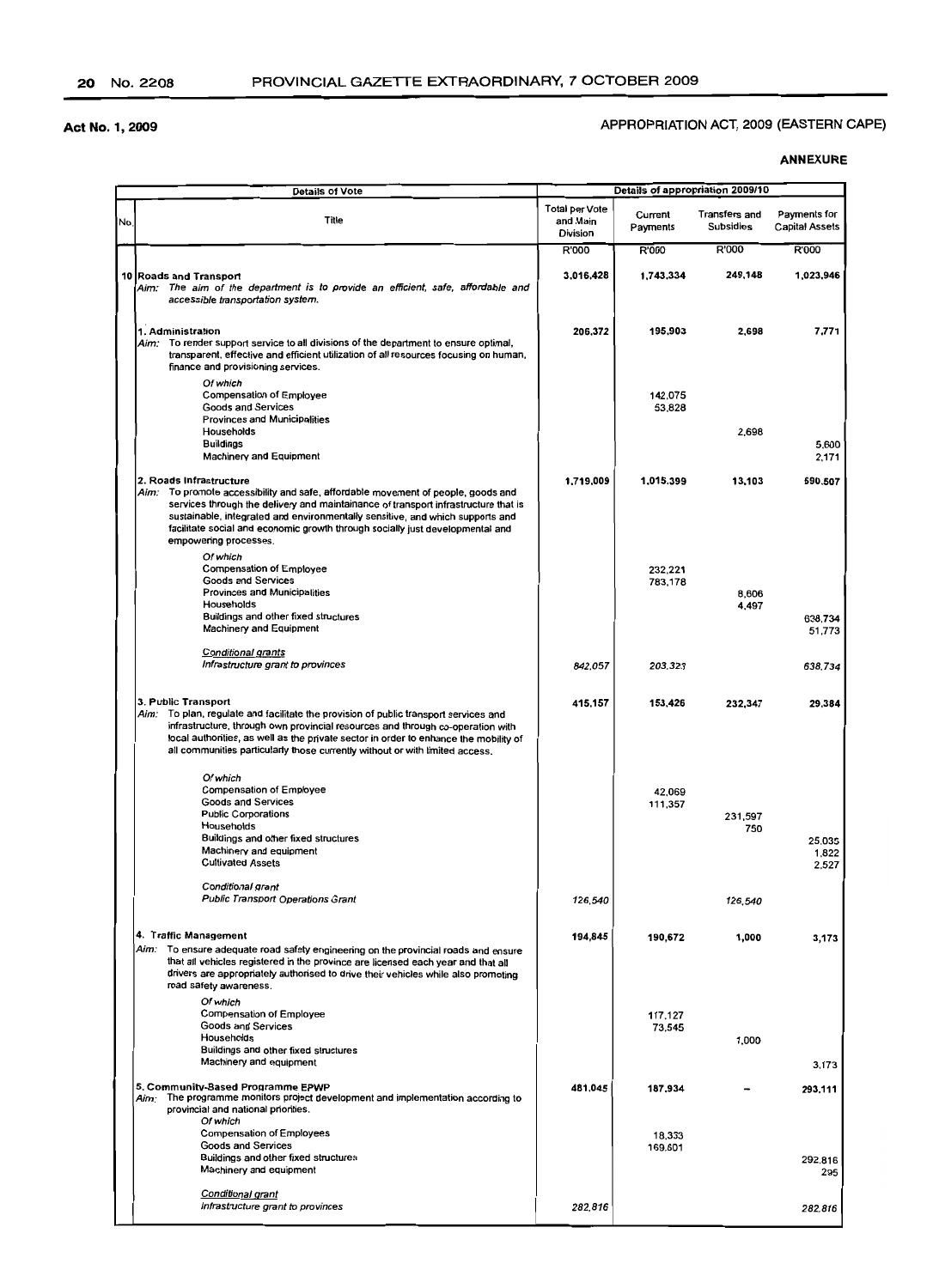#### Act No.1, 2009

|     | Details of Vote                                                                                                                                                                                                                                                                                                                               | Details of appropriation 2009/10       |                     |                                   |                                       |  |
|-----|-----------------------------------------------------------------------------------------------------------------------------------------------------------------------------------------------------------------------------------------------------------------------------------------------------------------------------------------------|----------------------------------------|---------------------|-----------------------------------|---------------------------------------|--|
| No. | Title                                                                                                                                                                                                                                                                                                                                         | Total per Vote<br>and Main<br>Division | Current<br>Payments | <b>Transfers and</b><br>Subsidies | Payments for<br><b>Capital Assets</b> |  |
|     |                                                                                                                                                                                                                                                                                                                                               | <b>R'000</b>                           | R'000               | R'000                             | R'000                                 |  |
|     | 11 Housing                                                                                                                                                                                                                                                                                                                                    | 1,474.789                              | 153.311             | 1.313.378                         | 8,100                                 |  |
|     | Aim: To provide quality, integrated and sustainable human settlement that creates<br>choices of quality living environments for the people of the Eastern Cape.                                                                                                                                                                               |                                        |                     |                                   |                                       |  |
|     | 1. Administration<br>Aim: To give strategic leadership to the department and corporate support to the three<br>core functions of the department.<br>Of which                                                                                                                                                                                  | 1.395.332                              | 73.854              | 1.313.378                         | 8.100                                 |  |
|     | Compensation of Employee                                                                                                                                                                                                                                                                                                                      |                                        | 41.014              |                                   |                                       |  |
|     | Goods and Services                                                                                                                                                                                                                                                                                                                            |                                        | 32,840              |                                   |                                       |  |
|     | Provinces and Municipalities                                                                                                                                                                                                                                                                                                                  |                                        |                     | 1.313.378                         |                                       |  |
|     | Households                                                                                                                                                                                                                                                                                                                                    |                                        |                     |                                   |                                       |  |
|     | Machinery and Equipment                                                                                                                                                                                                                                                                                                                       |                                        |                     |                                   | 8,100                                 |  |
|     | Conditional grants                                                                                                                                                                                                                                                                                                                            |                                        |                     |                                   |                                       |  |
|     | Integrated Housing and Human Settlemen! Development                                                                                                                                                                                                                                                                                           | 1,313,378                              |                     | 1.313.378                         |                                       |  |
|     | 2. Housing Planning and Research                                                                                                                                                                                                                                                                                                              | 15.697                                 | 15,697              |                                   |                                       |  |
|     | $Aim$ To facilitate the existence of a legislative and policy environment the is conducive<br>to houdsing development within the province, cordinate evidence based<br>integrated housing development planning and render ongoing support to<br>municipalities and ptovincial stakeholders to participate meaningfully in housing<br>delivery |                                        |                     |                                   |                                       |  |
|     | Of which                                                                                                                                                                                                                                                                                                                                      |                                        | 12.103              |                                   |                                       |  |
|     | Compensation of Employee<br>Goods and Services                                                                                                                                                                                                                                                                                                |                                        | 3,594               |                                   |                                       |  |
|     |                                                                                                                                                                                                                                                                                                                                               |                                        |                     |                                   |                                       |  |
|     | 3. Housing Programmes Facilitation aand Administration<br>Aim: To facilitate and administer the provision of housing subsidies, promote, co-<br>ordinate and manage integrated human settlement development and to provide<br>support services to emerging contractors.<br>Of which                                                           | 51.362                                 | 51.362              |                                   |                                       |  |
|     | Compensation of Employee                                                                                                                                                                                                                                                                                                                      |                                        | 42.559              |                                   |                                       |  |
|     | Conds and Services                                                                                                                                                                                                                                                                                                                            |                                        | 8.803               |                                   |                                       |  |
|     |                                                                                                                                                                                                                                                                                                                                               | 12.398                                 | 12,398              |                                   |                                       |  |
|     | 4. Housing Asset management<br>Aim. To facilitate, co-ordinate and manage the implementation of Social Housing and<br>Rental Housing programmes and land facilitation and acquisition for housing<br>development.<br>Of which                                                                                                                 |                                        |                     |                                   |                                       |  |
|     | Compensation of Employee                                                                                                                                                                                                                                                                                                                      |                                        | 10.737              |                                   |                                       |  |
|     | Goods and Services                                                                                                                                                                                                                                                                                                                            |                                        | 1.661               |                                   |                                       |  |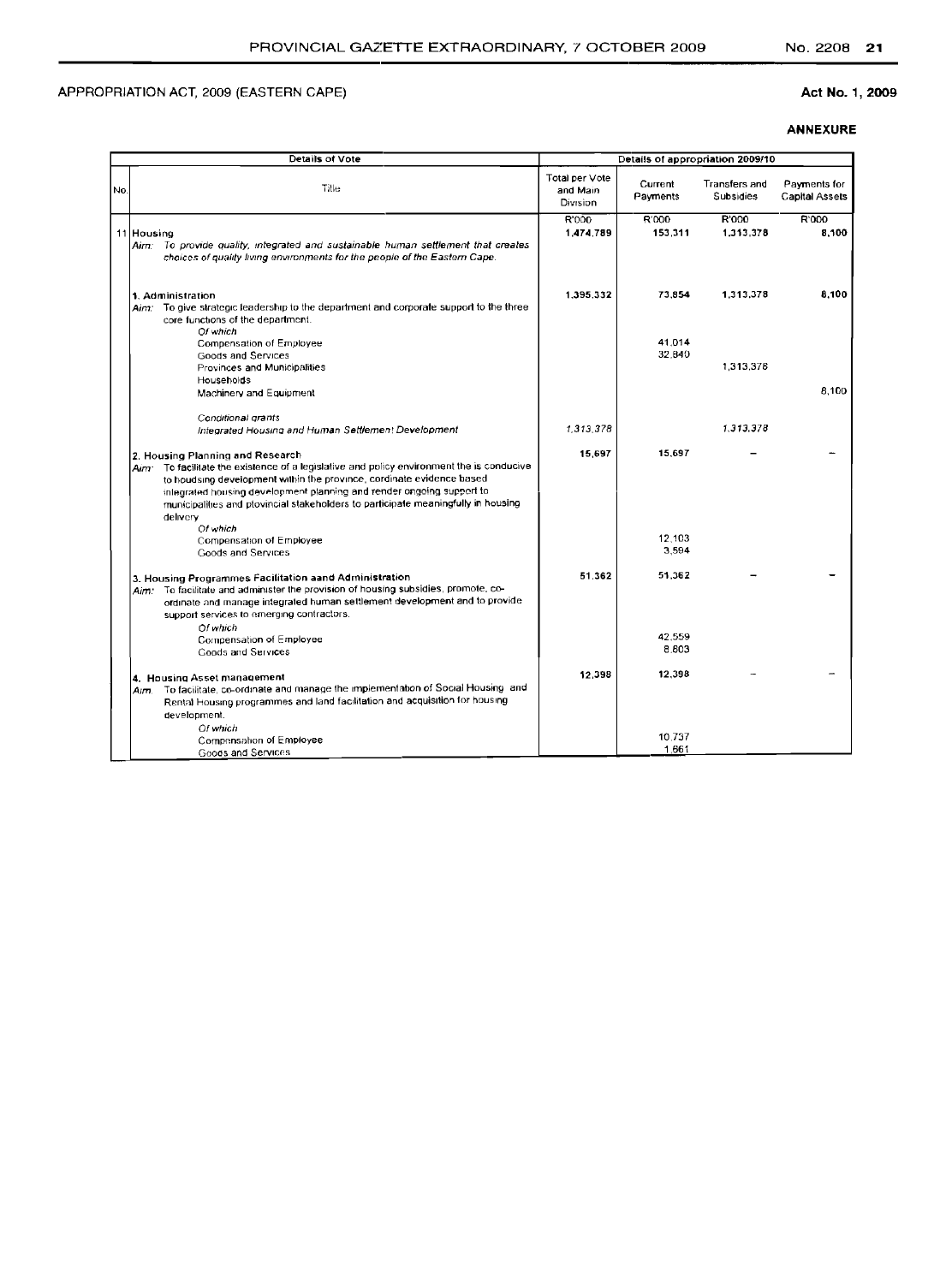# APPROPRIATION ACT, 2009 (EASTERN CAPE)

| Details of appropriation 2009/10<br><b>Details of Vote</b> |                                                                                                                                                                                                              |                                               |                     |                                   |                                       |
|------------------------------------------------------------|--------------------------------------------------------------------------------------------------------------------------------------------------------------------------------------------------------------|-----------------------------------------------|---------------------|-----------------------------------|---------------------------------------|
| INo.                                                       | Title                                                                                                                                                                                                        | <b>Total per Vote</b><br>and Main<br>Division | Current<br>Payments | Transfers and<br><b>Subsidies</b> | Payments for<br><b>Capital Assets</b> |
|                                                            |                                                                                                                                                                                                              | <b>R'000</b>                                  | <b>R'000</b>        | R'000                             | R'000                                 |
|                                                            | 12 Provincial Treasury<br>Aim: To provide strategic and technical leadership in the allocation and utilization of<br>resources, in order to improve quality of life in the province.                         | 259.972                                       | 255.359             |                                   | 4.613                                 |
|                                                            | 1. Administration<br>Aim: To provide leadership, strategic management in accordance with legislation,<br>regulations and policies and ensure appropriate support services to all other<br>programmes.        | 93.674                                        | 89,061              |                                   | 4.613                                 |
|                                                            | Of which<br>Compensation of Employee<br>Goods and Services<br>Machinery and equipment                                                                                                                        |                                               | 52.455<br>36,606    |                                   | 4.613                                 |
|                                                            | 2. Sustainable Resource Management<br>Aim:                                                                                                                                                                   | 54,295                                        | 54,295              |                                   |                                       |
|                                                            | To provide strategic and sound leadership to the financial management function.<br>Of which<br><b>Compensation of Employee</b><br>Goods and Services                                                         |                                               | 49.531<br>4,764     |                                   |                                       |
|                                                            | 3. Assets & Liability Management<br>Aim: To render effective and transparent accounting services to provincial<br>departments.<br>Of which                                                                   | 44.415                                        | 44.415              |                                   |                                       |
|                                                            | Compensation of Employee<br>Goods and Services                                                                                                                                                               |                                               | 34,632<br>9.783     |                                   |                                       |
|                                                            | 4. Financial Governance<br>Aim:<br>To promote accountability through substantive reflection of financial activities of<br>the province as well as compliance with financial norms and standards.<br>Of which | 67.588                                        | 67.588              |                                   |                                       |
|                                                            | Compensation of Employee<br>Goods and Services                                                                                                                                                               |                                               | 31.965<br>35,623    |                                   |                                       |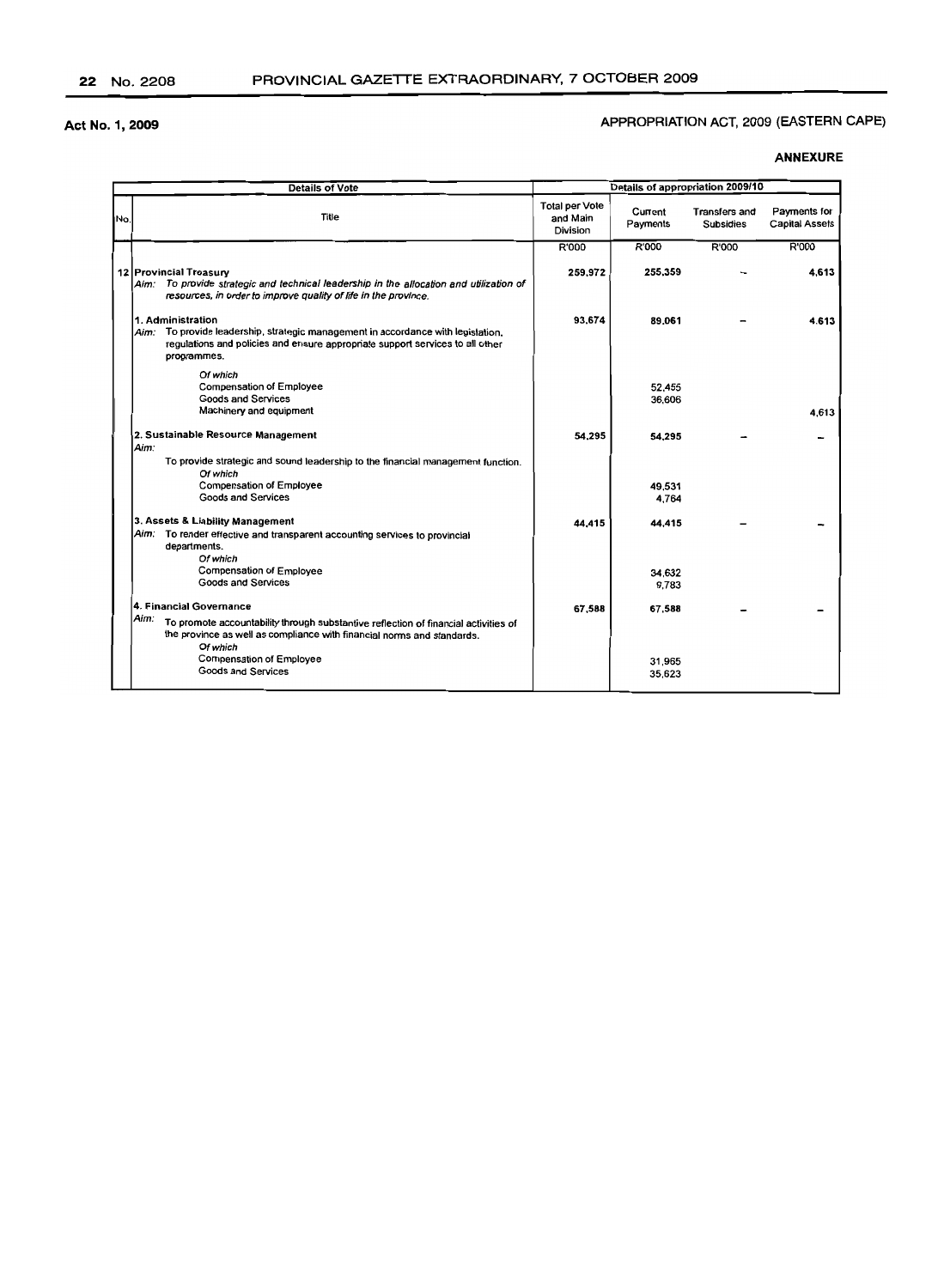#### Act No.1, 2009

|     | <b>Details of Vote</b>                                                                                                                                                                                                                               | Details of appropriation 2009/10              |                     |                                   |                                |
|-----|------------------------------------------------------------------------------------------------------------------------------------------------------------------------------------------------------------------------------------------------------|-----------------------------------------------|---------------------|-----------------------------------|--------------------------------|
| No. | Title                                                                                                                                                                                                                                                | <b>Total per Vote</b><br>and Main<br>Division | Current<br>Payments | Transfers and<br><b>Subsidies</b> | Payments for<br>Capital Assets |
|     | 14 Sport, Recreation, Arts and Culture<br>Aim: To promote a properous, united and peaceful Eastern Cape where the spiritual,<br>intellectual and material upliftment of the people is fully realized through sport,<br>recreation, arts and culture. | R'000<br>781,315                              | R'000<br>440,393    | R'000<br>321.925                  | R'000<br>18.997                |
|     | 1. Administration<br>Aim: To provide policy and strategic leadership for the department in the sector of<br>sport, recreation, arts and culture.<br>Of which                                                                                         | 253.026                                       | 247,850             | 4.176                             | 1,000                          |
|     | Compensation of Employee<br>Goods and services<br>Departmental Agencues and Accounts                                                                                                                                                                 |                                               | 192,061<br>55,789   | 3,000                             |                                |
|     | Households<br>Machinery and equioment                                                                                                                                                                                                                |                                               |                     | 1,176                             | 1,000                          |
|     | 2. Cultural Affairs<br>Aim: To maximise the preservation, conservation and promotion of arts, culture,<br>museums and heritage throughout the province                                                                                               | 82,681                                        | 55.637              | 27.044                            |                                |
|     | Of which<br>Compensation of Employee<br>Goods and Services<br>Departmental agencies and accounts<br>Non-profit Institutions                                                                                                                          |                                               | 51,002<br>4,635     | 12.225<br>14,819                  |                                |
|     | 3. Library and Information Services<br>Ensure promotion and development of library services and ensure provision of<br>Aim'<br>archival services.                                                                                                    | 106,359                                       | 53.300              | 36,846                            | 16,213                         |
|     | Of which<br>Compensation of employees<br>Goods and Services<br>Provinces and Municipalities                                                                                                                                                          |                                               | 20.643<br>32,657    | 34,176                            |                                |
|     | Non profit institutions<br>Buildings and other fixed structures<br>Machinery and equipment                                                                                                                                                           |                                               |                     | 2.670                             | 10.213<br>6,000                |
|     | Conditional grants<br>Community Libraries                                                                                                                                                                                                            | 55.515                                        | 39,466              |                                   | 16.049                         |
|     | 4. Sport and Recreation<br>Aim: To promote and develop sport and recreation in the province that will enhance<br>active and healthy communities                                                                                                      | 339,249                                       | 83,606              | 253,859                           | 1,784                          |
|     | Of which<br>Compensation of Employees<br>Goods and Services                                                                                                                                                                                          |                                               | 24.067<br>59,539    |                                   |                                |
|     | Provinces and Municipalities<br>Non-profit Organizations<br>Machinery and equipment                                                                                                                                                                  |                                               |                     | 242,000<br>11.859                 | 1.784                          |
|     | Conditional grants<br>Mass Sport and Recreation Participation Programme                                                                                                                                                                              | 62.765                                        | 61,465              |                                   | 1.300                          |